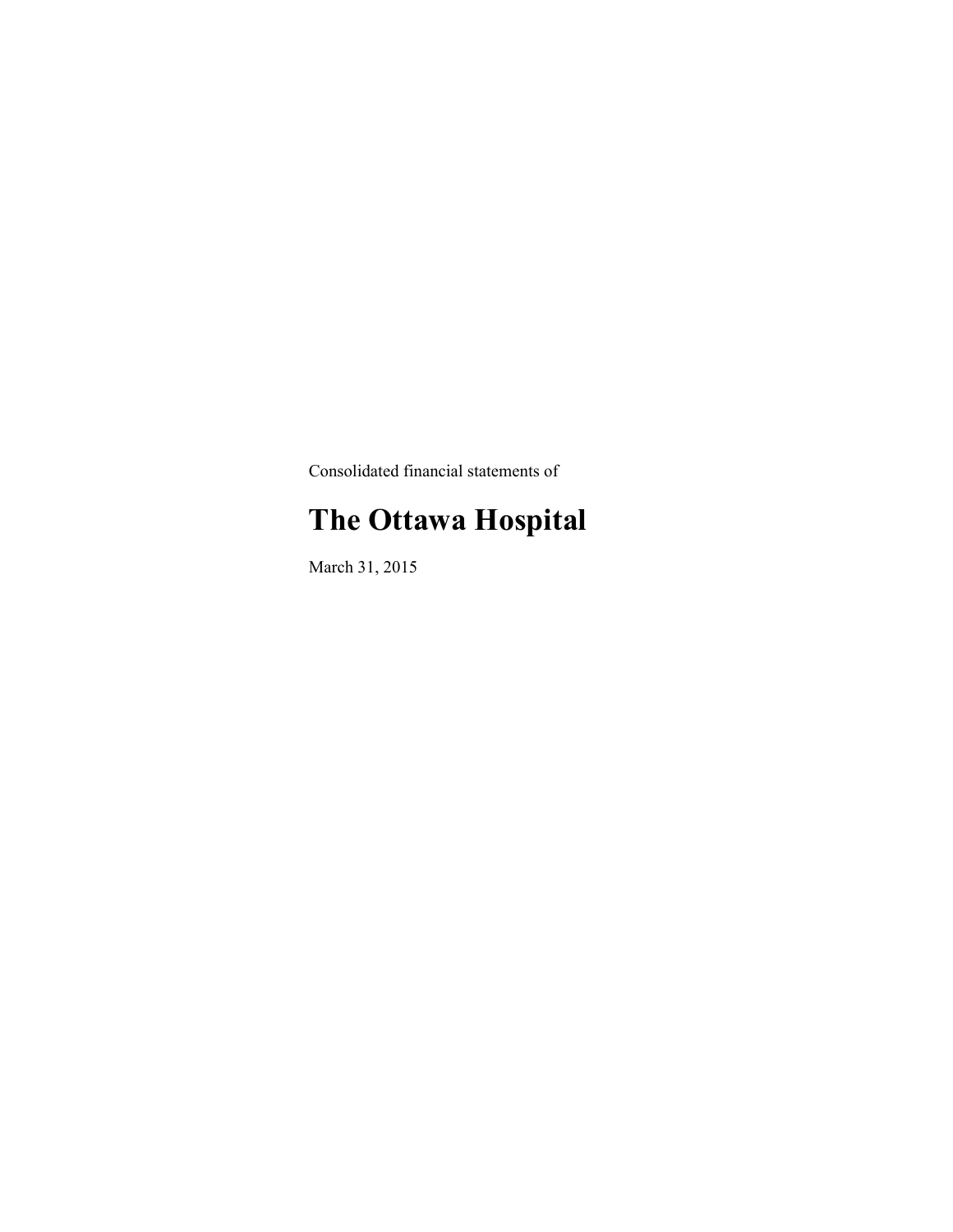<span id="page-1-0"></span>March 31, 2015

### Table of contents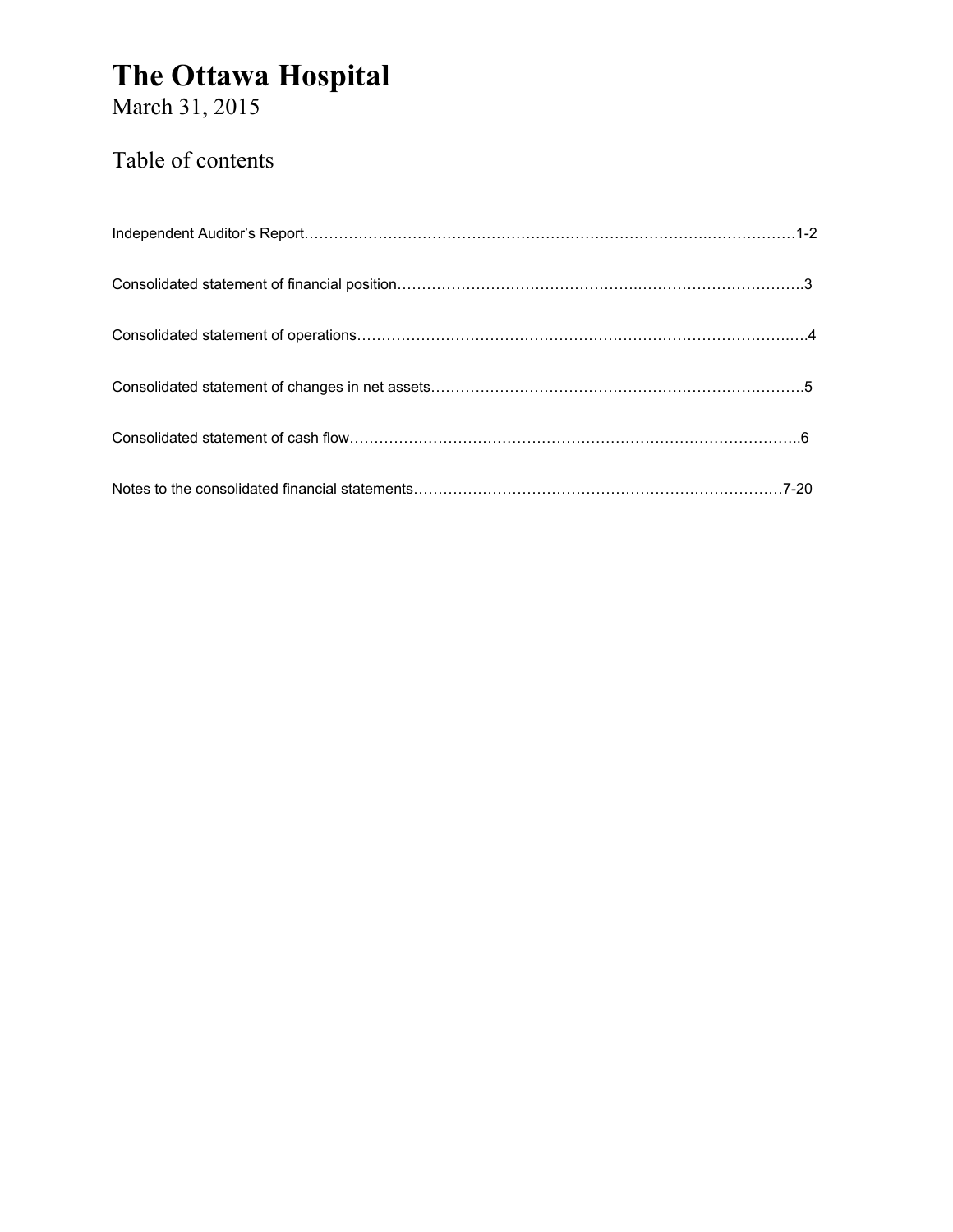# <span id="page-2-0"></span>Deloitte.

 1600 - 100 Queen Street Deloitte LLP Ottawa ON K1P 5T8 Canada

Tel: (613) 236-2442 Fax: (613) 236-2195 www.deloitte.ca

### **[Independent Auditor's Report](#page-1-0)**

To the Board of Governors of The Ottawa Hospital and the Ministry of Health and Long-Term Care of Ontario

We have audited the accompanying consolidated financial statements of The Ottawa Hospital (the "Hospital"), which comprise the consolidated statement of financial position as at March 31, 2015 and the consolidated statements of operations, changes in net assets and cash flow for the year then ended, and a summary of significant accounting policies and other explanatory information.

#### **Management's Responsibility for the Consolidated Financial Statements**

Management is responsible for the preparation and fair presentation of these consolidated financial statements in accordance with Canadian public sector accounting standards for government not-for-profit organizations, and for such internal control as management determines is necessary to enable the preparation of consolidated financial statements that are free from material misstatement, whether due to fraud or error.

#### **Auditor's Responsibility**

Our responsibility is to express an opinion on these consolidated financial statements based on our audit. We conducted our audit in accordance with Canadian generally accepted auditing standards. Those standards require that we comply with ethical requirements and plan and perform the audit to obtain reasonable assurance about whether the consolidated financial statements are free from material misstatement.

An audit involves performing procedures to obtain audit evidence about the amounts and disclosures in the consolidated financial statements. The procedures selected depend on the auditor's judgment, including the assessment of the risks of material misstatement of the consolidated financial statements, whether due to fraud or error. In making those risk assessments, the auditor considers internal control relevant to the entity's preparation and fair presentation of the consolidated financial statements in order to design audit procedures that are appropriate in the circumstances, but not for the purpose of expressing an opinion on the effectiveness of the entity's internal control. An audit also includes evaluating the appropriateness of accounting policies used and the reasonableness of accounting estimates made by management, as well as evaluating the overall presentation of the consolidated financial statements.

We believe that the audit evidence we have obtained is sufficient and appropriate to provide a basis for our audit opinion.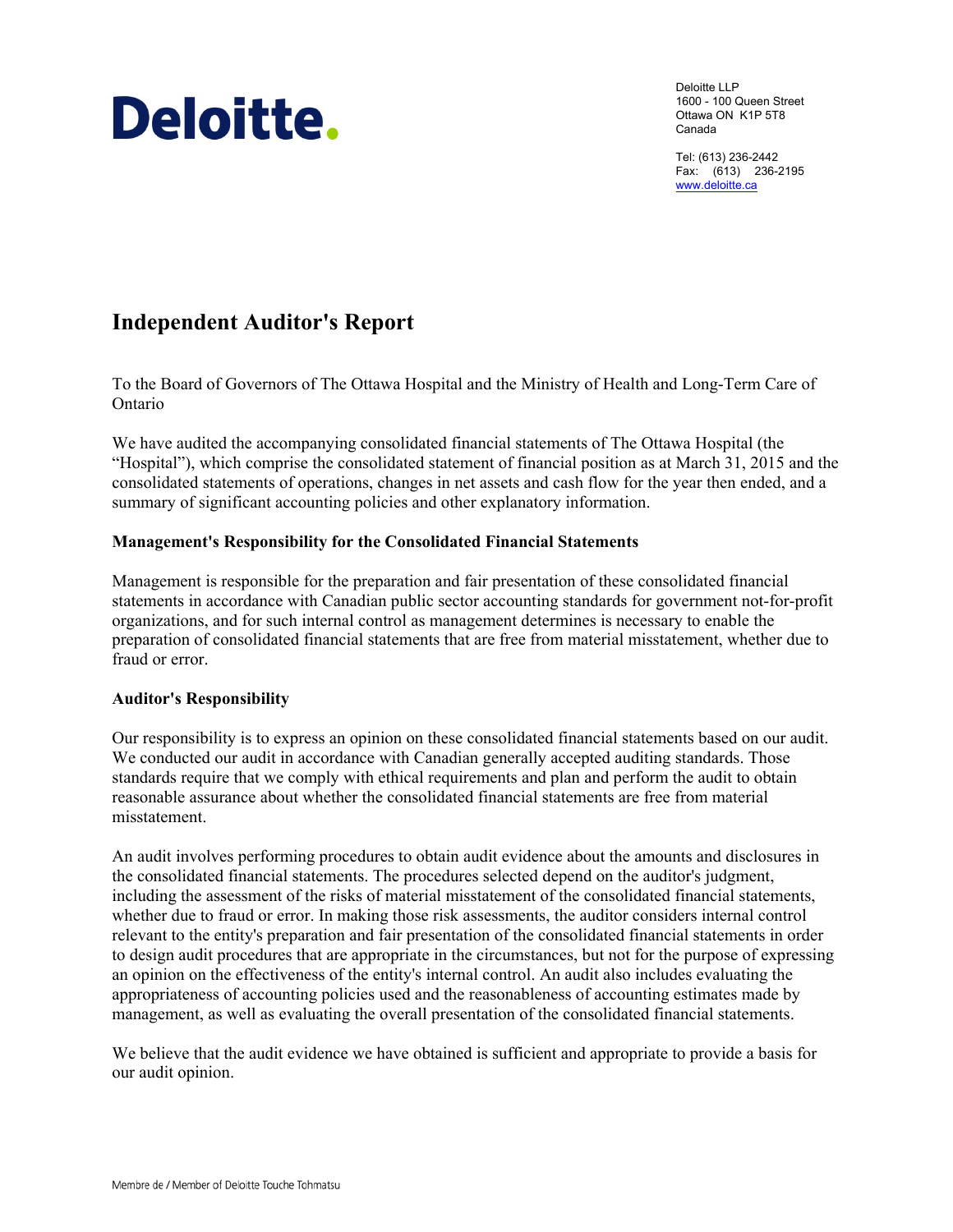#### **Opinion**

In our opinion, the consolidated financial statements present fairly, in all material respects, the financial position of the Hospital as at March 31, 2015, and the results of its operations and its cash flows for the year then ended in accordance with Canadian public sector accounting standards for government not-forprofit organizations.

Detoite LCP

Chartered Professional Accountants, Chartered Accountants Licensed Public Accountants

June 3, 2015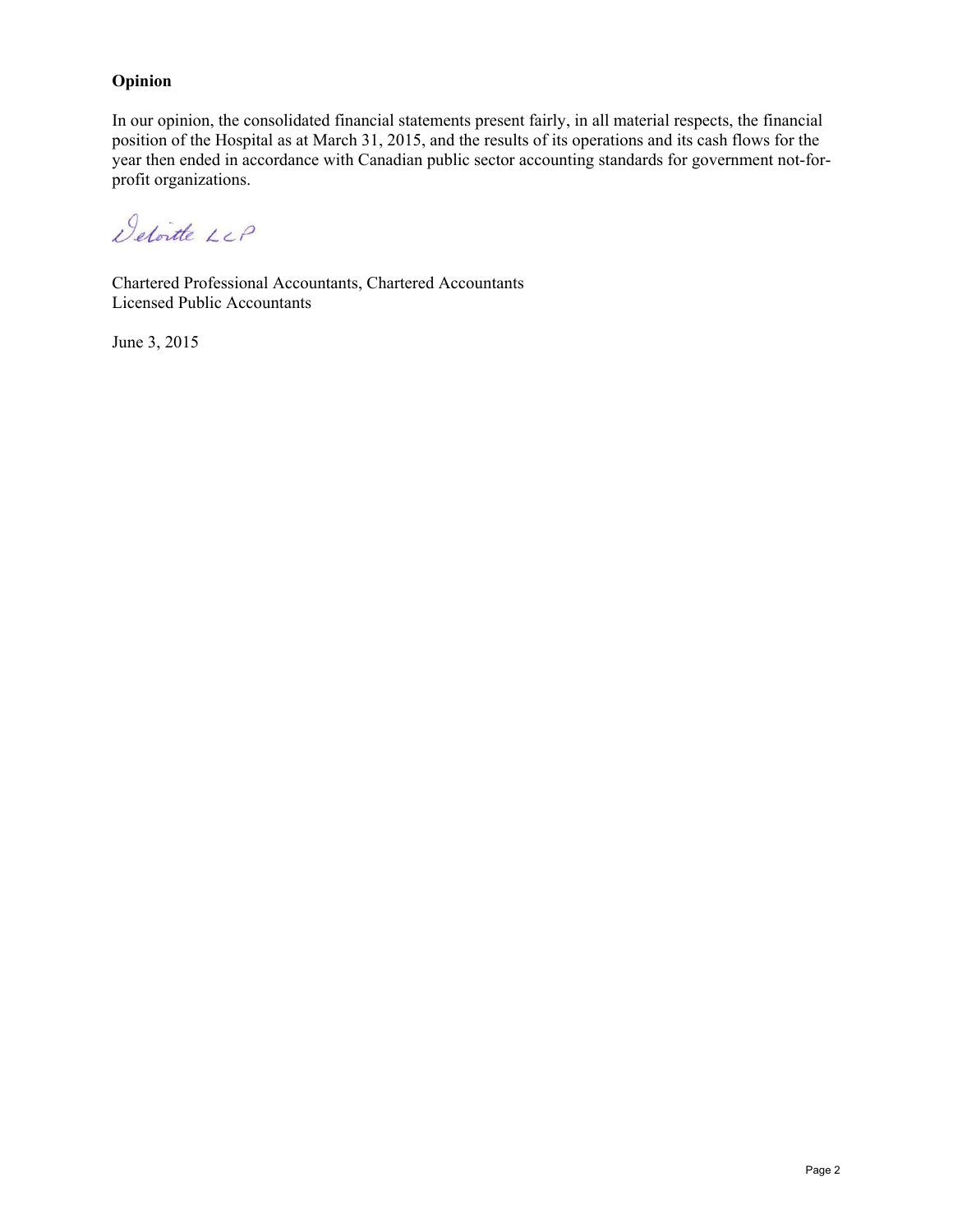### <span id="page-4-0"></span>[Consolidated statement of financial position](#page-1-0)

### as at March 31, 2015

(in thousands of dollars)

|                                                            | 2015    | 2014    |
|------------------------------------------------------------|---------|---------|
|                                                            | \$      | \$      |
| <b>Assets</b>                                              |         |         |
| <b>Current assets</b>                                      |         |         |
| Cash                                                       | 14,940  | 28,259  |
| Short-term investments                                     | 1,572   | 1,551   |
| Accounts receivable (Note 3)                               | 81,222  | 63,790  |
| Inventories                                                | 17,862  | 16,543  |
| Prepaid expenses                                           | 10,203  | 7,205   |
|                                                            | 125,799 | 117,348 |
| Capital grants receivable (Note 3)                         | 10,201  | 11,719  |
| Assets restricted for capital purchases (Note 4)           | 104,992 | 88,443  |
| Capital assets (Note 5)                                    | 640,913 | 628,711 |
| Funds held in trust (Note 6)                               | 29,713  | 31,231  |
|                                                            | 911,618 | 877,452 |
| <b>Liabilities</b>                                         |         |         |
| <b>Current liabilities</b>                                 |         |         |
| Accounts payable and accrued liabilities                   | 212,588 | 220,945 |
| Deferred contributions                                     | 13,965  | 12,761  |
| Current portion of long-term debt (Note 9)                 | 902     | 2,484   |
|                                                            | 227,455 | 236,190 |
| Employee future benefits (Note 8)                          | 54,935  | 50,510  |
| Long-term debt (Note 9)                                    | 9,098   | 4,814   |
| Deferred contributions related to capital assets (Note 10) | 458,619 | 448,069 |
| Funds held in trust (Note 6)                               | 29,713  | 31,231  |
|                                                            | 779,820 | 770,814 |
|                                                            |         |         |
| Commitments, contingencies and guarantees (Note 17)        |         |         |
| Net assets (deficiency)                                    |         |         |
| Invested in capital assets (Note 12)                       | 223,389 | 220,380 |

| Invested in capital assets (NOTE $12)$ ) | 223.389  | 220,380   |
|------------------------------------------|----------|-----------|
| Unrestricted deficiency                  | (91.591) | (113.742) |
|                                          | 131.798  | 106,638   |
|                                          | 911.618  | 877.452   |

j Approved by the Board Chairman President and CEO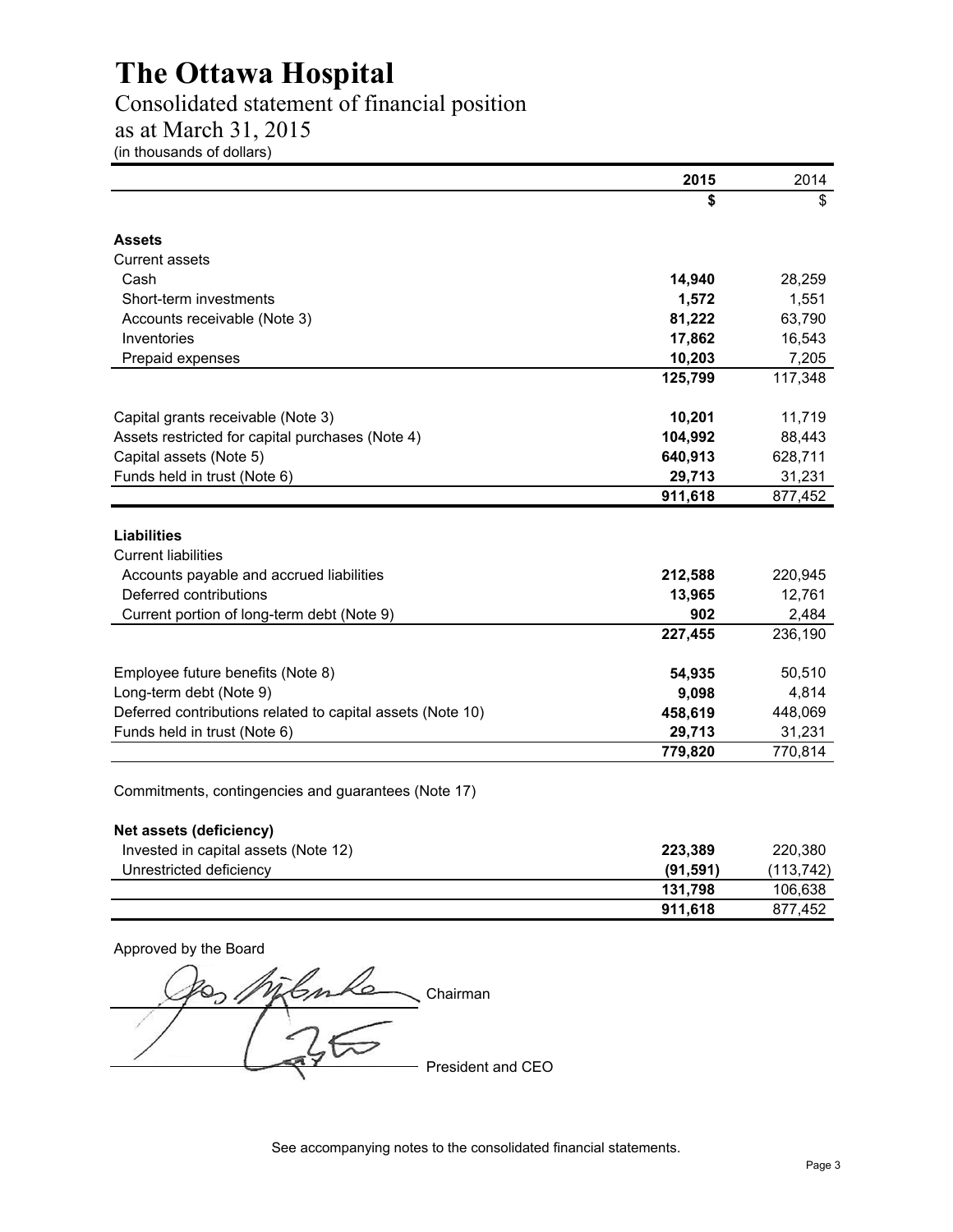### <span id="page-5-0"></span>Consolidated statement of operations

year ended March 31, 2015

(in thousands of dollars)

|                                                                       | 2015      | 2014      |
|-----------------------------------------------------------------------|-----------|-----------|
|                                                                       | \$        | \$        |
| <b>Revenue</b>                                                        |           |           |
| Ministry of Health and Long-Term Care of Ontario                      | 985,911   | 1,003,022 |
| <b>Patient services</b>                                               | 150,145   | 147,355   |
| Recoveries and other operating                                        | 73,181    | 57,257    |
| Preferred accommodation                                               | 11,210    | 12,372    |
| <b>Marketed services</b>                                              | 7,475     | 7,447     |
| Investment                                                            | 1,382     | 874       |
| Amortization of deferred contributions                                |           |           |
| related to major equipment (Note 10)                                  | 8,320     | 6,427     |
| Connecting Northern & Eastern Ontario (Note 18)                       | 9,107     |           |
|                                                                       | 1,246,731 | 1,234,754 |
|                                                                       |           |           |
| <b>Expenses</b><br>Salaries and wages                                 | 599,401   | 566,449   |
| Employee benefits                                                     | 152,389   | 148,845   |
| Supplies and other operating                                          | 203,922   | 227,479   |
| Medical and surgical supplies                                         | 100,654   | 98,411    |
| Medical staff remuneration                                            | 77,222    | 79,744    |
| Drugs                                                                 | 70,125    | 64,051    |
| Interest                                                              | 888       | 667       |
| Amortization of major equipment                                       | 30,992    | 37,395    |
| Connecting Northern & Eastern Ontario Program (Note 18)               | 9,107     |           |
|                                                                       | 1,244,700 | 1,223,041 |
| Excess of revenue over expenses before                                |           |           |
| the undernoted items and non-recurring item                           | 2,031     | 11,713    |
|                                                                       |           |           |
| Parking revenue                                                       | 18,400    | 17,330    |
| Parking expenses                                                      | (5, 912)  | (9,239)   |
| Amortization of deferred contributions related to buildings (Note 10) | 15,240    | 15,601    |
| Amortization of buildings and land improvements                       | (27, 705) | (26, 799) |
| Excess of revenue over expenses after the overnoted                   |           |           |
| items but before non-recurring item                                   | 2,054     | 8,606     |
| Non-recurring funding (Note 20)                                       | 23,106    | 23,107    |
| <b>Excess of revenue over expenses</b>                                | 25,160    | 31,713    |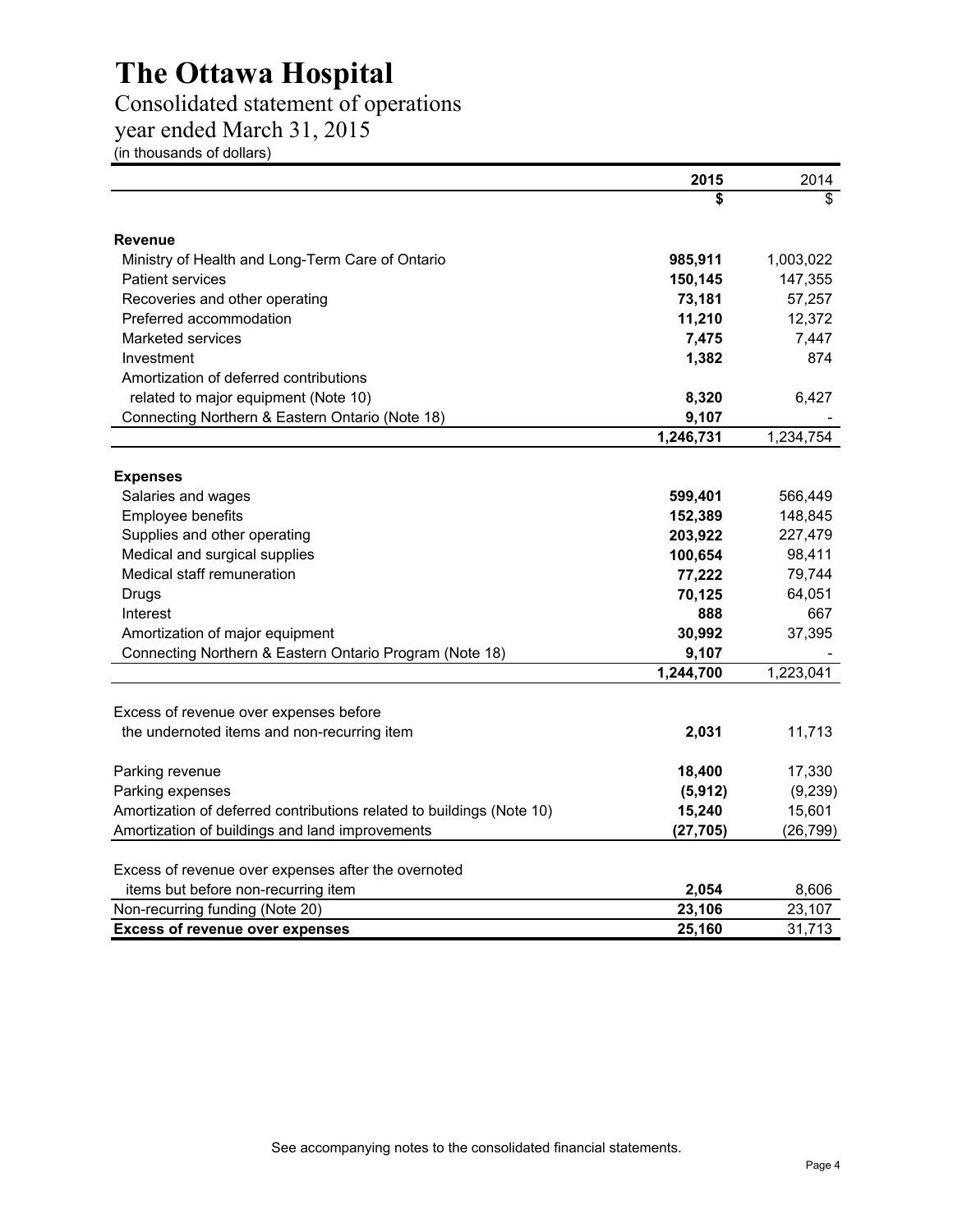### <span id="page-6-0"></span>[Consolidated statement of changes in net assets](#page-1-0)

year ended March 31, 2015

(in thousands of dollars)

|                                 | Invested in<br>capital<br>assets | Unrestricted | 2015    | 2014    |
|---------------------------------|----------------------------------|--------------|---------|---------|
|                                 |                                  | \$           | \$      | \$      |
|                                 | (Note 12)                        |              |         |         |
| Balance, beginning of year      | 220,380                          | (113, 742)   | 106,638 | 74,925  |
| Excess of revenue over expenses |                                  | 25,160       | 25,160  | 31,713  |
| Net change in investment in     |                                  |              |         |         |
| capital assets (Note 12)        | 3,009                            | (3,009)      |         |         |
| Balance, end of year            | 223,389                          | (91, 591)    | 131,798 | 106,638 |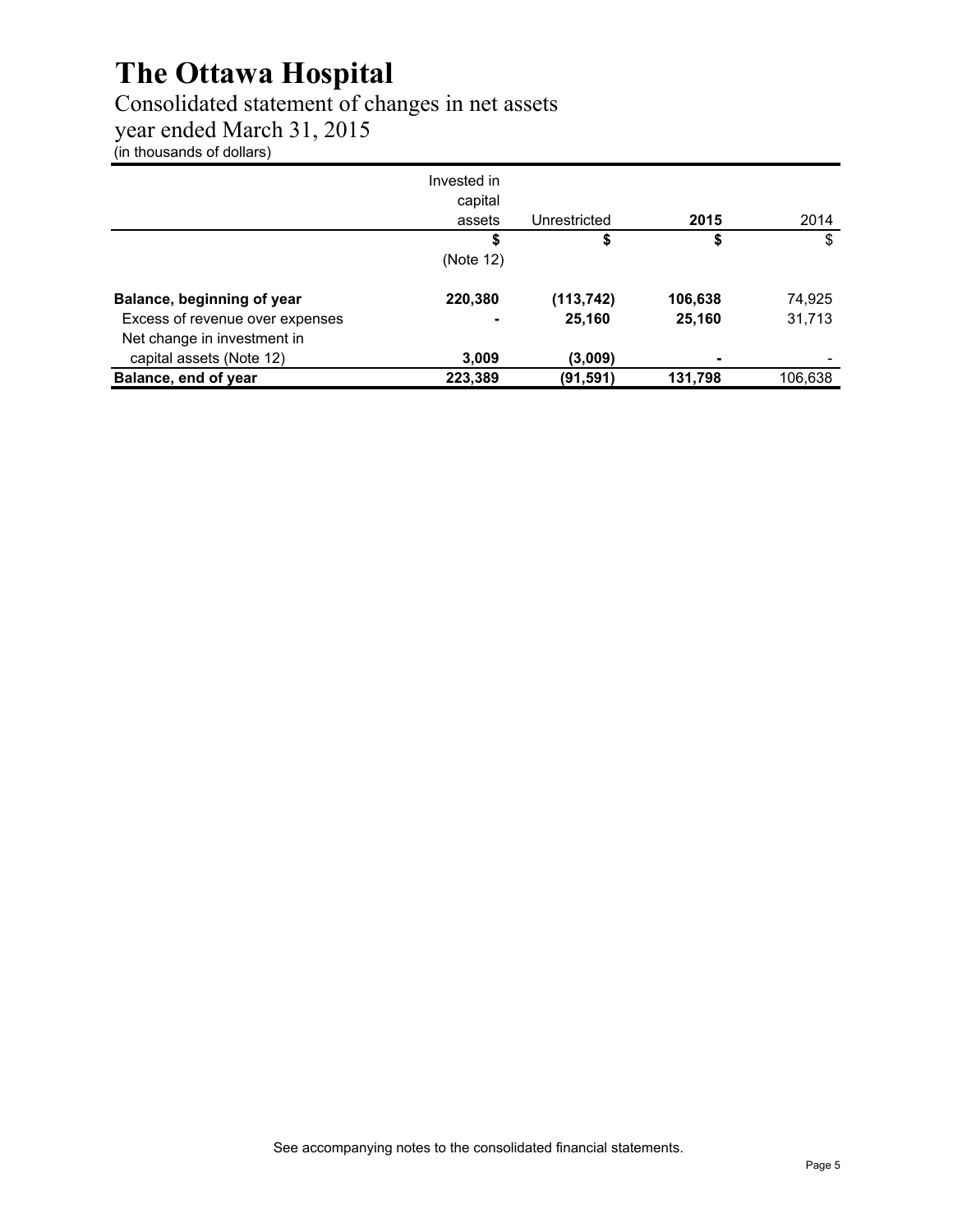### <span id="page-7-0"></span>Consolidated statement of cash flow

year ended March 31, 2015

(in thousands of dollars)

|                                                               | 2015      | 2014      |
|---------------------------------------------------------------|-----------|-----------|
|                                                               | \$        | \$        |
| <b>Operating activities</b>                                   |           |           |
| Excess of revenue over expenses                               | 25,160    | 31,713    |
| Items not affecting cash:                                     |           |           |
| Amortization of capital assets                                | 58,697    | 64,194    |
| Amortization of deferred contributions                        |           |           |
| related to capital assets                                     | (23, 560) | (22, 028) |
| Gain on disposal of capital assets                            | (969)     | (7)       |
| Net increase in employee future benefits (Note 8)             | 4,425     | 2,633     |
|                                                               | 63,753    | 76,505    |
| Changes in non-cash operating working capital items (Note 16) | (28, 923) | (29, 110) |
|                                                               | 34,830    | 47,395    |
| <b>Financing activities</b>                                   |           |           |
| Deferred contributions related to capital                     |           |           |
| assets received (Note 10)                                     | 18,234    | 19,734    |
| Repayment of long-term debt                                   | (7, 298)  | (1, 537)  |
| Proceeds from long term debt                                  | 10,000    |           |
| Proceeds on disposal of capital assets                        | 4,083     | 7         |
|                                                               | 25,019    | 18,204    |
| <b>Capital activities</b>                                     |           |           |
| Purchase of capital assets                                    | (58, 137) | (53,033)  |
| <b>Investing activities</b>                                   |           |           |
| Net decrease (increase) in capital grants receivable          | 1,518     | (322)     |
| Increase in assets restricted for capital purchases           | (16, 549) | (7, 421)  |
|                                                               | (15, 031) | (7, 743)  |
| Net cash (outflow) inflow                                     | (13, 319) | 4,823     |
| Cash, beginning of year                                       | 28,259    | 23,436    |
| Cash, end of year                                             | 14,940    | 28,259    |

Cash includes \$5,342 that is restricted for the HIROC Claim Defense Fund.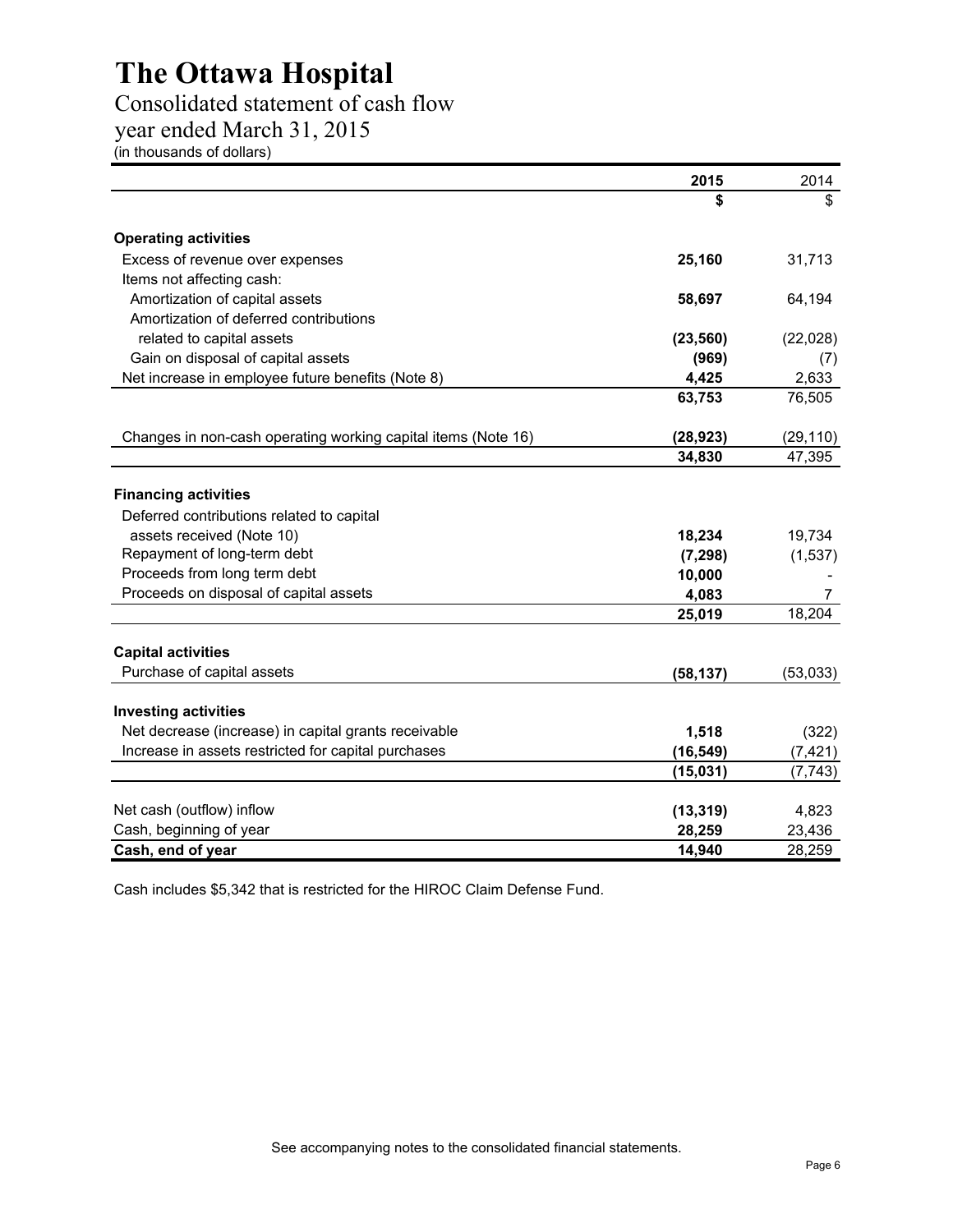<span id="page-8-0"></span>[Notes to the consolidated financial statements](#page-1-0)  March 31, 2015 (in thousands of dollars)

#### **1. Description of the organization**

The Ottawa Hospital (the "Hospital") is an academic health sciences centre and is principally involved in providing health care services to the Champlain Local Health Integration Network. The Hospital is a registered charity under the Income Tax Act and accordingly is exempt from income taxes.

#### **2. Significant accounting policies**

The consolidated financial statements have been prepared by management in accordance with Canadian public sector accounting standards for government not-for-profit organizations.

#### *Basis of presentation*

These consolidated financial statements reflect the assets, liabilities and operations of the Hospital. The Hospital consolidates the financial activities of controlled entities that provide clinical services.

These financial statements include the assets, liabilities and operations of the University of Ottawa Heart Institute, a controlled entity. The University of Ottawa Heart Institute provides cardiac services to the patients of the Hospital. The business relationship between the Hospital and the University of Ottawa Heart Institute is governed by a service agreement pursuant to which clinical and administrative support is provided at fair market value, and premises are provided at no charge by the Hospital. The University of Ottawa Heart Institute is incorporated under the laws of Ontario and is a registered charity under the Income Tax Act and, accordingly, is exempt from income taxes.

These financial statements do not include the assets, liabilities or operations of The Ottawa Hospital Residence Corporation, a controlled entity, nor the following entities where the Hospital has an economic interest including: The Ottawa Hospital Foundation, Ottawa Hospital Research Institute, Eastern Ontario Regional Laboratory Association Inc., its auxiliaries, Hospital Food Services - Ontario Inc., Ottawa Regional Hospital Linen Services Incorporated, and Champlain Health Supply Services. The summarized financial information of The Ottawa Hospital Residence Corporation is disclosed in Note 15.

#### *Revenue recognition*

The Hospital follows the deferral method of accounting for contributions.

Under the Health Insurance Act and Regulations thereto, the Hospital is funded, primarily by the Province of Ontario, in accordance with budget arrangements established by the Ministry of Health and Long-Term Care of Ontario. Operating grants are recorded as revenue in the period to which they relate. Grants approved but not received at the end of an accounting period are accrued. Where a portion of a grant relates to a future period, it is deferred and recognized in that subsequent period.

The Hospital receives funding for operations for certain programs from the Ministry of Health and Long-Term Care of Ontario. The final amount of operating revenue recorded cannot be determined until the Ministry of Health and Long-Term Care of Ontario has reviewed the Hospital's financial and statistical returns for the year. Any adjustments arising from the Ministry of Health and Long-Term Care of Ontario review are recorded in the period in which the adjustments are made.

Unrestricted contributions are recognized as revenue when received or receivable if the amount to be received can be reasonably estimated and collection is reasonably assured.

Externally restricted contributions are recognized as revenue when the conditions for the restriction have been met. Contributions restricted for the purchase of capital assets are deferred and amortized into revenue on a straight-line basis, at a rate corresponding with the amortization rate for the related capital assets.

Revenues from the Patient services, Preferred accommodation, Marketed services and other operating are recognized when the goods are sold or the services are provided.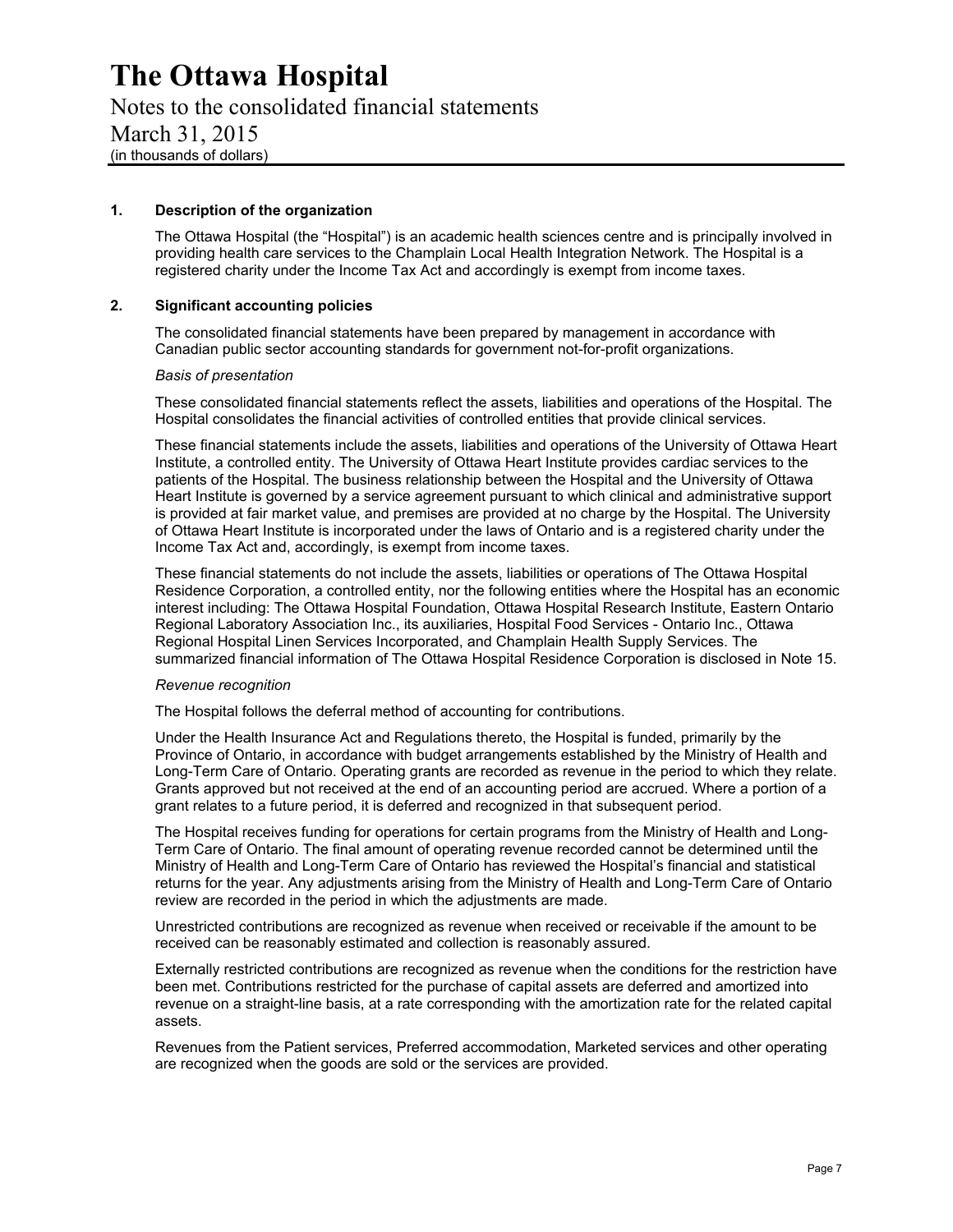Notes to the consolidated financial statements March 31, 2015 (in thousands of dollars)

#### **2. Significant accounting policies (continued)**

#### *Contributed services*

A substantial number of volunteers contribute a significant amount of their time each year. Because of the difficulty in determining the fair value, contributed services are not recognized in the consolidated financial statements.

#### *Inventories*

Inventories are recorded at average cost and are valued at lower of cost and net realizable value.

#### *Classification of financial instruments*

All financial instruments reported on the statement of financial position of the Hospital are classified as follows:

| Cash                                     | Fair value     |
|------------------------------------------|----------------|
| Short-term investments                   | Fair value     |
| Accounts receivable                      | Amortized cost |
| Capital grants receivable                | Amortized cost |
| Assets restricted for capital purchases  | Fair value     |
| Funds held in trust                      | Fair value     |
| Accounts payable and accrued liabilities | Amortized cost |
| Long-term debt                           | Amortized cost |

#### *Short-term investments*

Transaction costs related to the acquisition of investments are recorded against investment income. Sales and purchases of investments are recorded on the settlement date.

Fair value is determined at quoted market prices. The calculation of fair value is based upon market conditions at a specific point in time and may not be reflective of future fair value. Investment income on restricted investments is capitalized until the related expenditures are incurred.

#### *Capital assets*

Purchased capital assets, other than minor equipment, are recorded at cost. Assets acquired under capital leases are initially recorded at the present value of future minimum lease payments and amortized over the estimated life of the assets. When a capital asset no longer contributes to the Hospital's ability to provide services, its carrying amount is written down to its residual value.

Minor equipment replacements are expensed in the year of replacement. Land is not amortized due to its infinite life. Construction in progress is not amortized until the project is complete and the assets come into use. Capital assets are amortized on a straight-line basis over their expected useful lives as follows:

| Land improvements          | 5-25 years    |
|----------------------------|---------------|
| Buildings                  | 10-50 $years$ |
| Building service equipment | 5-25 vears    |
| Major equipment            | 5-20 vears    |

#### *Funds held in trust*

The Hospital holds resources and makes disbursements on behalf of various unrelated individuals or groups. The Hospital has no discretion over such transactions. Resources received in connection with such trust fund transactions are reported as liabilities not revenue and subsequent distributions are reported as decreases to the liability not expenses.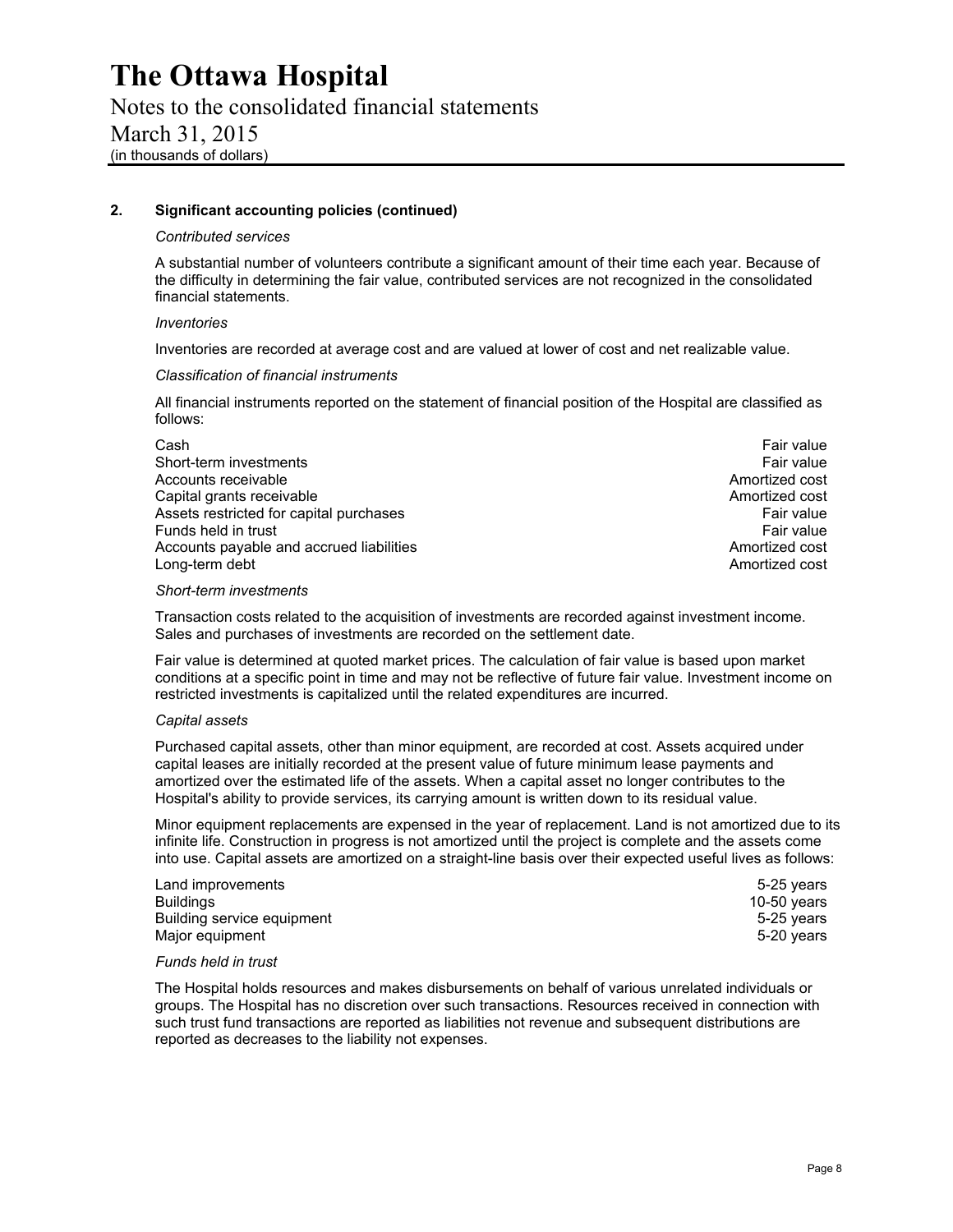Notes to the consolidated financial statements March 31, 2015 (in thousands of dollars)

#### **2. Significant accounting policies (continued)**

#### *Employee benefit plans*

The Hospital accrues its obligations for employee benefit plans. The cost of non-pension post-retirement and post-employment benefits earned by employees is actuarially determined using the projected benefit method pro-rated on service and management's best estimate of retirement ages of employees and expected heath care costs. The most recent actuarial valuation was performed as at March 31, 2013 and extrapolated to March 31, 2015. The next scheduled valuation will be as at March 31, 2016.

Adjustments arising from plan amendments, including past service costs, are recognized in the year that the plan amendments occur. Actuarial gains or losses are amortized over the average remaining service period of active employees.

The Hospital is an employer member of the Healthcare of Ontario Pension Plan, which is a multiemployer, defined benefit pension plan. The Hospital has adopted defined contribution plan accounting principles for this Plan because insufficient information is available to apply defined benefit plan accounting principles.

#### *Use of estimates*

The preparation of these financial statements requires management to make estimates and assumptions that affect the reported amounts of assets and liabilities and disclosure of contingent assets and liabilities at the date of the financial statements and the reported amounts of revenue and expenses during the period. Actual results could differ from these estimates. These estimates are reviewed periodically and, as adjustments become necessary, they are reported in the periods in which they become known. The most significant estimates used in preparing these financial statements include the estimated useful lives of capital assets, the assumptions underlying the employee future benefit liability calculation, the amount of certain accrued liabilities and the allowance for doubtful accounts.

#### *Adoption of a new accounting standard*

 On April 1, 2014, the Hospital adopted the new Public Sector Accounting Standard Handbook Section 3260, *Liability for Contaminated Sites* (PS3260). This section establishes standards on how to account for and report a liability associated with the remediation of contaminated sites. Contaminated sites are a result of contamination being introduced into air, soil, water or sediment of a chemical, organic or radioactive material or live organism that exceeds the maximum acceptable concentrations under an environmental standard. A liability for remediation of contaminated sites is recognized when all of the following criteria are met:

- an environmental standard exists;
- contamination exceeds the environmental standard;
- the Hospital is:
	- o directly responsible; or
	- o accepts responsibility
- the Hospital expects that future economic benefits will be given up; and<br>• a reasonable estimate of the amount can be made.
- 

The adoption of the new PS3260 standard has not resulted in any changes to the measurement and recognition of environmental liabilities in the Hospital's financial statements.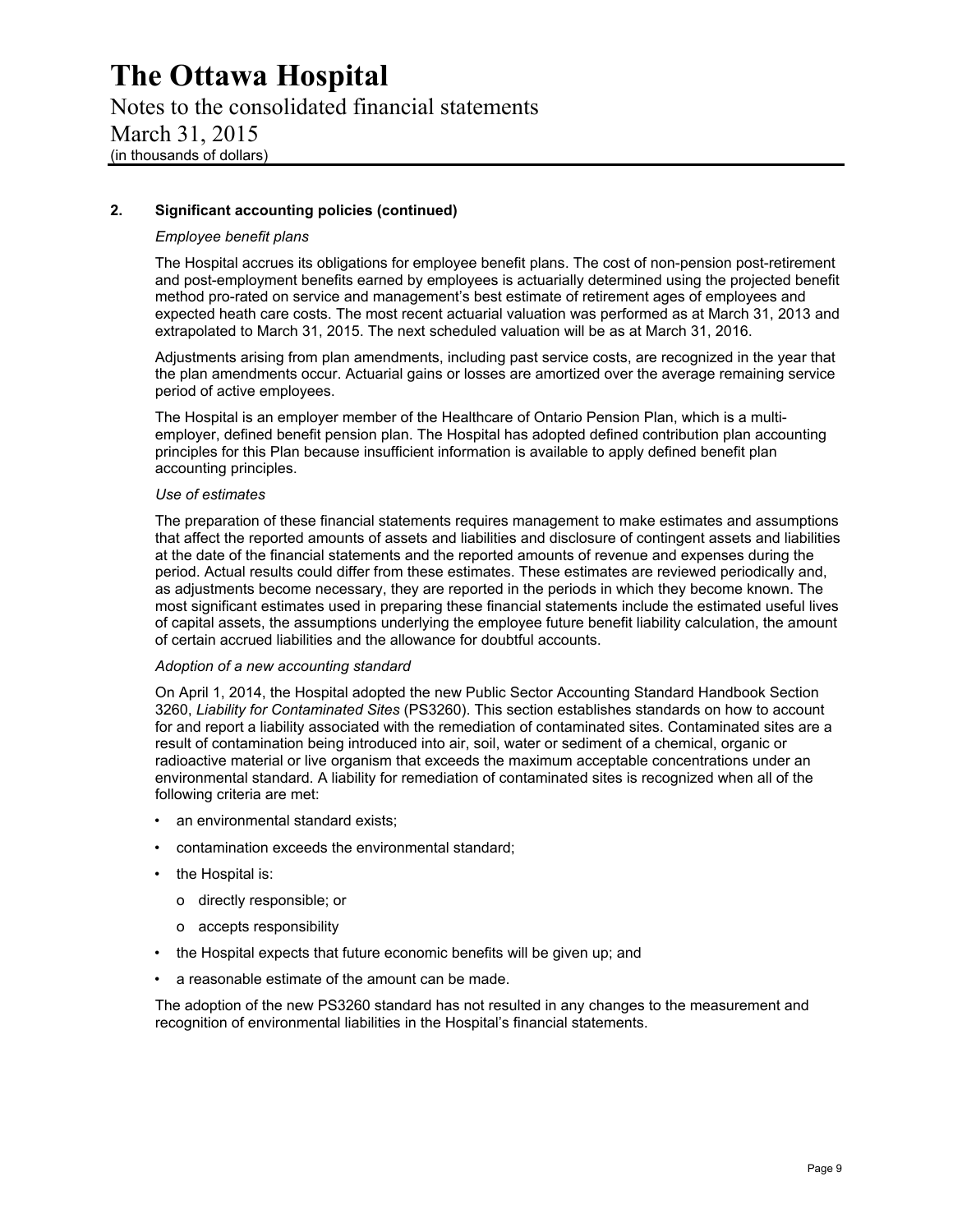Notes to the consolidated financial statements March 31, 2015 (in thousands of dollars)

#### **3. Accounts and capital grants receivable**

*Accounts receivable*

|                                                                | 2015    | 2014    |
|----------------------------------------------------------------|---------|---------|
|                                                                | \$      | \$      |
| Accounts receivable from patients                              | 37,384  | 38.416  |
| Ministry of Health and Long-Term Care of Ontario               | 18,184  | 5.922   |
| Eastern Ontario Regional Laboratory Association Inc. (Note 15) | 4,102   | 7.750   |
| Other                                                          | 25,099  | 15,288  |
|                                                                | 84,769  | 67.376  |
| Less: allowance for doubtful accounts                          | (3,547) | (3,586) |
|                                                                | 81,222  | 63,790  |

An analysis of the aging of the Hospital's receivables as at March 31, 2015 is as follows:

|                                     |             |            |              | Over     |          |
|-------------------------------------|-------------|------------|--------------|----------|----------|
|                                     | $0-30$ days | 31-60 days | $61-90$ days | 90 days  | Total    |
|                                     | \$          | \$         | \$           | \$       | \$       |
| Accounts receivables from patients  | 13.636      | 11.012     | 2.792        | 9.944    | 37,384   |
| Ministry of Health and              |             |            |              |          |          |
| Long-Term Care of Ontario           | 16.080      | 1.056      |              | 1.048    | 18,184   |
| Eastern Ontario Regional Laboratory |             |            |              |          |          |
| Association Inc. (Note 15)          | 4,102       |            |              |          | 4,102    |
| Other                               | 20,691      | 2.842      | 303          | 1,263    | 25,099   |
| Allowance for doubtful accounts     | (626)       | (270)      | (194)        | (2, 457) | (3, 547) |
|                                     | 53,883      | 14.640     | 2,901        | 9,798    | 81,222   |

An analysis of the aging of the Hospital's receivables as at March 31, 2014 is as follows:

|                                     |             |              |            | Over    |         |
|-------------------------------------|-------------|--------------|------------|---------|---------|
|                                     | $0-30$ days | $31-60$ days | 61-90 days | 90 days | Total   |
|                                     | \$          | \$           | \$         | \$      | \$      |
| Accounts receivables from patients  | 13.093      | 11.442       | 4.003      | 9,878   | 38,416  |
| Ministry of Health and              |             |              |            |         |         |
| Long-Term Care of Ontario           | 2.395       | 2.511        | 471        | 545     | 5,922   |
| Eastern Ontario Regional Laboratory |             |              |            |         |         |
| Association Inc. (Note 15)          | 7,750       |              |            |         | 7,750   |
| Other                               | 12,455      | 1.854        | 137        | 842     | 15,288  |
| Allowance for doubtful accounts     | (474)       | (361)        | (125)      | (2,626) | (3,586) |
|                                     | 35.219      | 15.446       | 4.486      | 8.639   | 63.790  |

The allowance for doubtful accounts relates to accounts receivable from patients and is determined based on prior experience with similar accounts.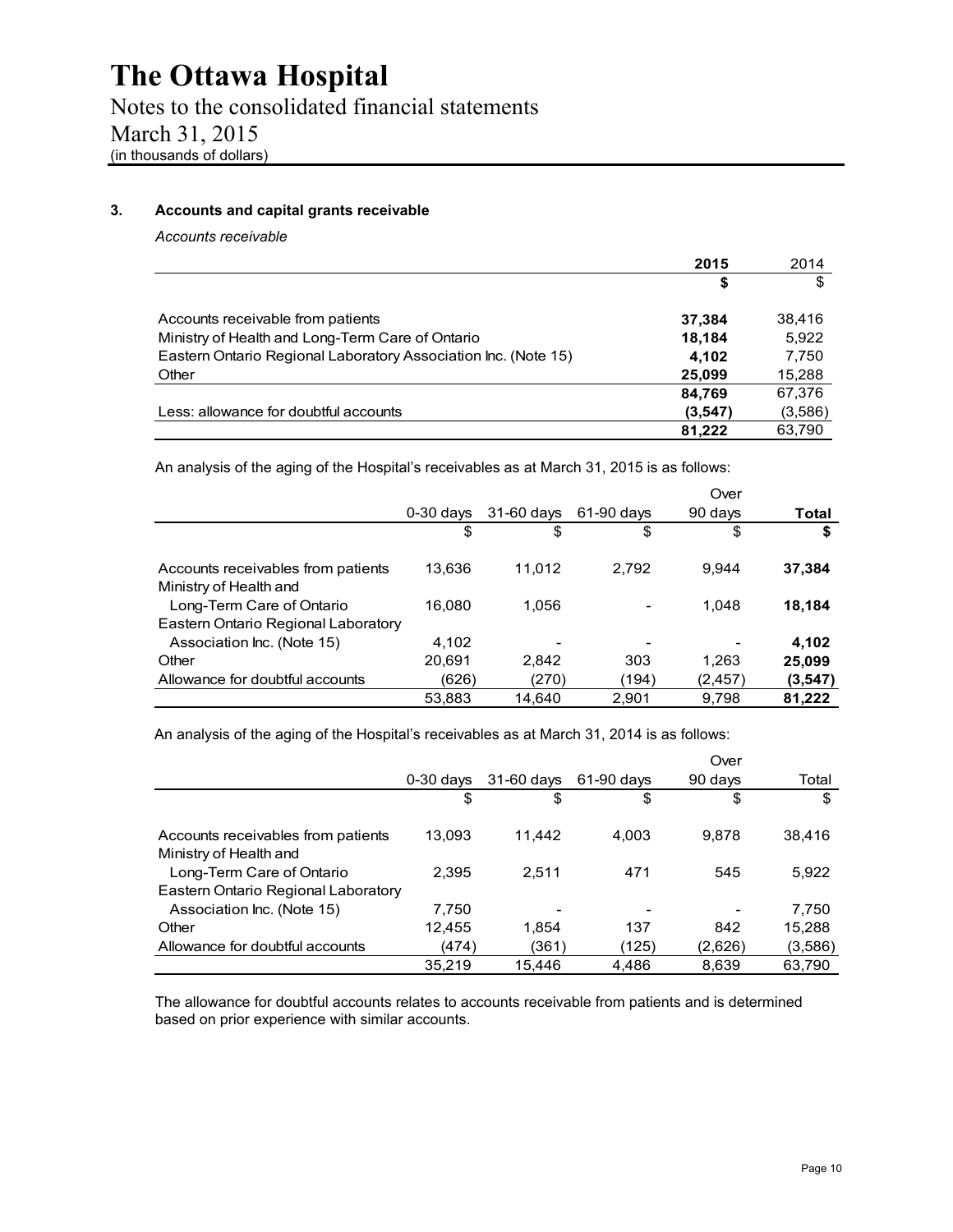#### **3. Accounts and capital grants receivable (continued)**

#### *Capital grants receivable*

Capital grants receivable relate to grants restricted in use for capital asset acquisitions or projects, which have been approved by the funder and are receivable by the Hospital at year-end. These amounts have also been included in deferred contributions related to capital assets.

|                                                                                 | 2015   | 2014   |
|---------------------------------------------------------------------------------|--------|--------|
|                                                                                 | S      | S      |
| The Ottawa Hospital Foundation (Note 15)<br>Eastern Ontario Regional Laboratory | 2.367  | 3,888  |
| Association Inc. (Note 15)                                                      | 7.834  | 7,834  |
| Other                                                                           |        | (3)    |
|                                                                                 | 10,201 | 11.719 |

#### **4. Assets restricted for capital purchases**

Assets restricted for capital purchases is comprised of \$51,095 (2014 - \$47,036) related to funding received and restricted for the purpose of capital expenditures and \$53,897 (2014 - \$41,407) in net parking revenue that has been restricted for the purchase of capital expenditures. The funds are held with the Hospital's bank, earning interest at a rate of prime less 1.75% and are classified as long-term as the associated cash outflow is not expected to occur within one year.

#### **5. Capital assets**

|                            |           |                             | 2015              | 2014              |
|----------------------------|-----------|-----------------------------|-------------------|-------------------|
|                            | Cost      | Accumulated<br>amortization | Net book<br>value | Net book<br>value |
|                            | \$        | \$                          | \$                | \$                |
| Land                       | 897       |                             | 897               | 1,618             |
| Land improvements          | 5,336     | 5,336                       | ٠                 | 25                |
| <b>Buildings</b>           | 736,276   | 293,400                     | 442,876           | 459,309           |
| Building service equipment | 149,032   | 92,458                      | 56,574            | 48,519            |
| Major equipment            | 433,871   | 331,734                     | 102,137           | 93,785            |
| Construction in progress   | 38,429    |                             | 38,429            | 25,455            |
|                            | 1,363,841 | 722.928                     | 640.913           | 628,711           |

During the year the Hospital recorded a transfer of radiation equipment from Cancer Care Ontario at a net book value of \$15,876 which was donated. An equal amount was also set up as capital contribution (Note 10).

Cost and accumulated amortization at March 31, 2014 were \$1,295,134 and \$666,423, respectively

#### **6. Funds held in trust**

Funds held in trust are held with the Hospital's bank and represent the aggregate balance of funds held in trust for third parties.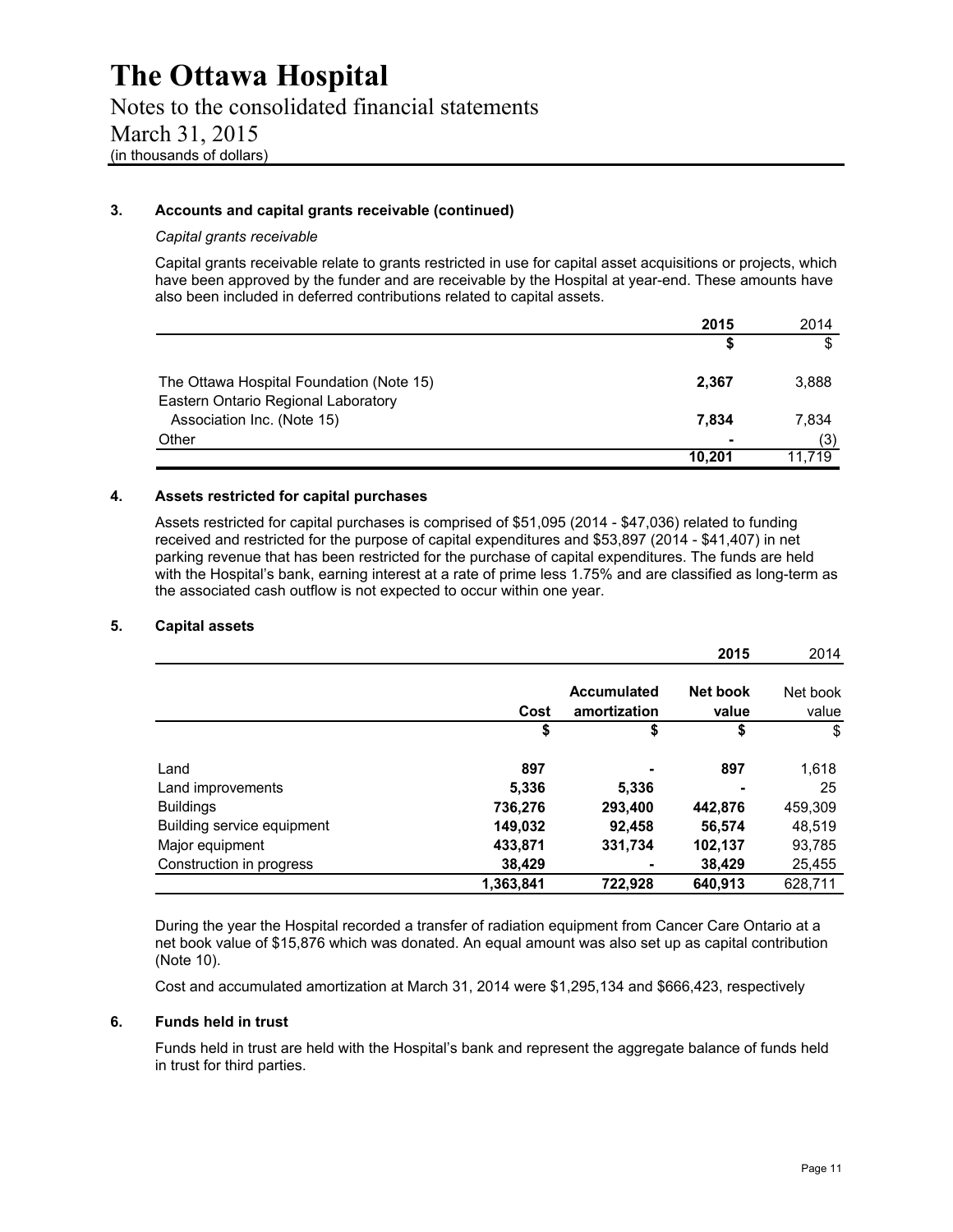Notes to the consolidated financial statements March 31, 2015

(in thousands of dollars)

#### **7. Bank indebtedness**

The Hospital has an available line of credit of \$24,000 with its corporate bankers, of which no amount was drawn against at March 31, 2015 (2014 - \$NIL). This line of credit is unsecured and bears interest at prime.

#### **8. Employee future benefits**

The Hospital offers a defined benefit plan which provides extended health care and dental insurance benefits to certain of its employees and extends this coverage to the post-retirement period. The most recent actuarial valuation of employee future benefits was completed as at March 31, 2013 and extrapolated to March 31, 2015.

At March 31, the Hospital's liability associated with the benefit plan is as follows:

|                                   | 2015    | 2014    |
|-----------------------------------|---------|---------|
|                                   |         |         |
| Accrued benefit obligation        | 62,728  | 53,353  |
| Unamortized experience losses     | (7.793) | (2,843) |
| Employee future benefit liability | 54.935  | 50.510  |

 The Hospital's defined benefit plan is not funded, resulting in a plan deficit equal to the accrued benefit obligation.

The significant actuarial assumptions adopted in estimating the Hospital's accrued benefit obligations are as follows:

|                                                          | 2015     | 2014     |
|----------------------------------------------------------|----------|----------|
|                                                          |          |          |
|                                                          |          |          |
| Discount rate to determine accrued benefit obligation    | 3.31%    | 4.36%    |
| Dental cost increases                                    | 3.50%    | $3.50\%$ |
| Extended healthcare cost escalations, decreasing         |          |          |
| by 0.5% per annum to an ultimate rate of 4.5% thereafter | $7.50\%$ | 7.50%    |
| Expected average remaining service life of employees     | 15 years | 15 years |

The employee future benefit liability change for the year ended March 31, 2015 is \$4,425 (2014 - \$2,633) regarding employee future benefits. This amount is comprised of:

|                                                        | 2015           | 2014    |
|--------------------------------------------------------|----------------|---------|
|                                                        | S              | \$      |
| Current service cost                                   | 4.840          | 3.109   |
| Interest on accrued benefit obligation during the year | 2,326          | 2,135   |
| Amortization of net experience losses                  | 189            | 429     |
| April 1, 2013 transfer to EORLA                        | $\blacksquare$ | (279)   |
| Benefit payments made by the Hospital during the year  | (2,930)        | (2,761) |
|                                                        | 4.425          | 2,633   |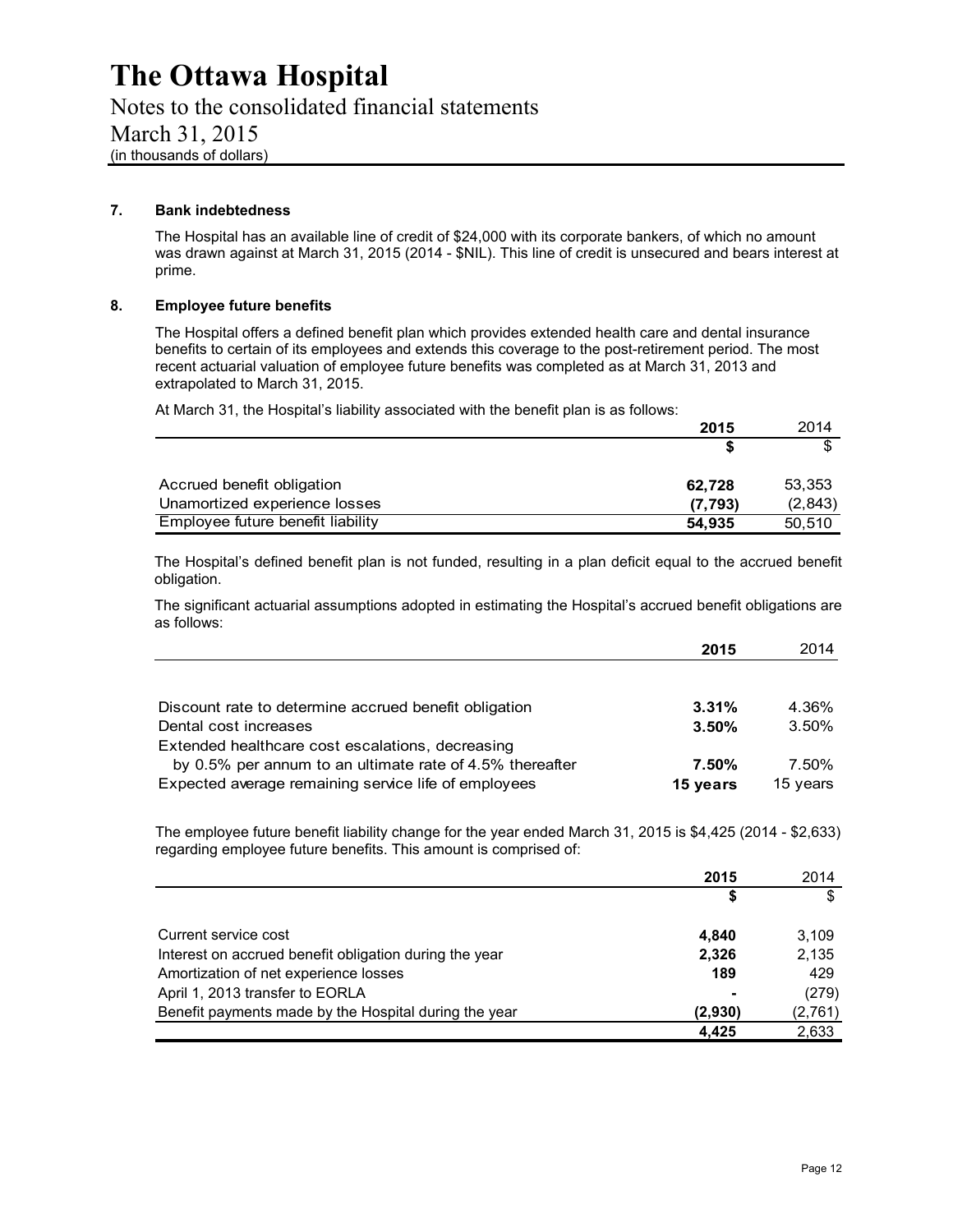Notes to the consolidated financial statements March 31, 2015 (in thousands of dollars)

#### **9. Long-term debt**

|                                                                     | 2015   | 2014  |
|---------------------------------------------------------------------|--------|-------|
|                                                                     | \$     | \$    |
| 2.23% fixed rate term note with principal and interest payments of  |        |       |
| \$93 monthly, maturing March 2025                                   | 10,000 |       |
| 5.45% fixed rate term note with principal payments of \$44 monthly, |        |       |
| maturing April 2015                                                 |        | 3,289 |
|                                                                     |        |       |
| 6.15% fixed rate term note with principal payments of \$27 monthly, |        |       |
| maturing April 2015                                                 |        | 350   |
| 6.15% fixed rate term note with principal payments of \$36 monthly, |        |       |
| maturing December 2015                                              |        | 2,467 |
|                                                                     |        |       |
| 3.12% fixed rate term note with principal payments pf \$10 monthly, |        |       |
| maturing March 2015                                                 |        | 127   |
| 3.70% fixed rate term note with principal payments of \$9 monthly,  |        |       |
| maturing March 2015                                                 |        | 1,065 |
| <b>Total loans</b>                                                  | 10,000 | 7,298 |
| Less current portion of long-term debt                              | 902    | 2,484 |
|                                                                     | 9,098  | 4,814 |
|                                                                     |        |       |
| Loans are secured under a general assignment agreement.             |        |       |
| Future principal repayments are as follows:                         |        |       |
|                                                                     |        | \$    |
| 2016                                                                |        | 902   |
| 2017                                                                |        | 923   |

| 2017                | 923    |
|---------------------|--------|
| 2018                | 943    |
| 2019                | 965    |
| 2020 and thereafter | 6,267  |
|                     | 10,000 |

In addition to the outstanding loans noted above, the following other credit facilities exist:

An overdraft lending agreement with the Bank of Nova Scotia for the amount of \$500 for the purpose of financing operating requirements. The revolving facility is repayable on demand and bears interest at prime, payable monthly. The Hospital has provided the following collateral for the facility: a General Security Agreement, representing a first charge over all accounts receivable, inventory and major equipment other than leased assets. No amounts have been drawn on this facility for the periods ended March 31, 2015 (2014 - \$NIL).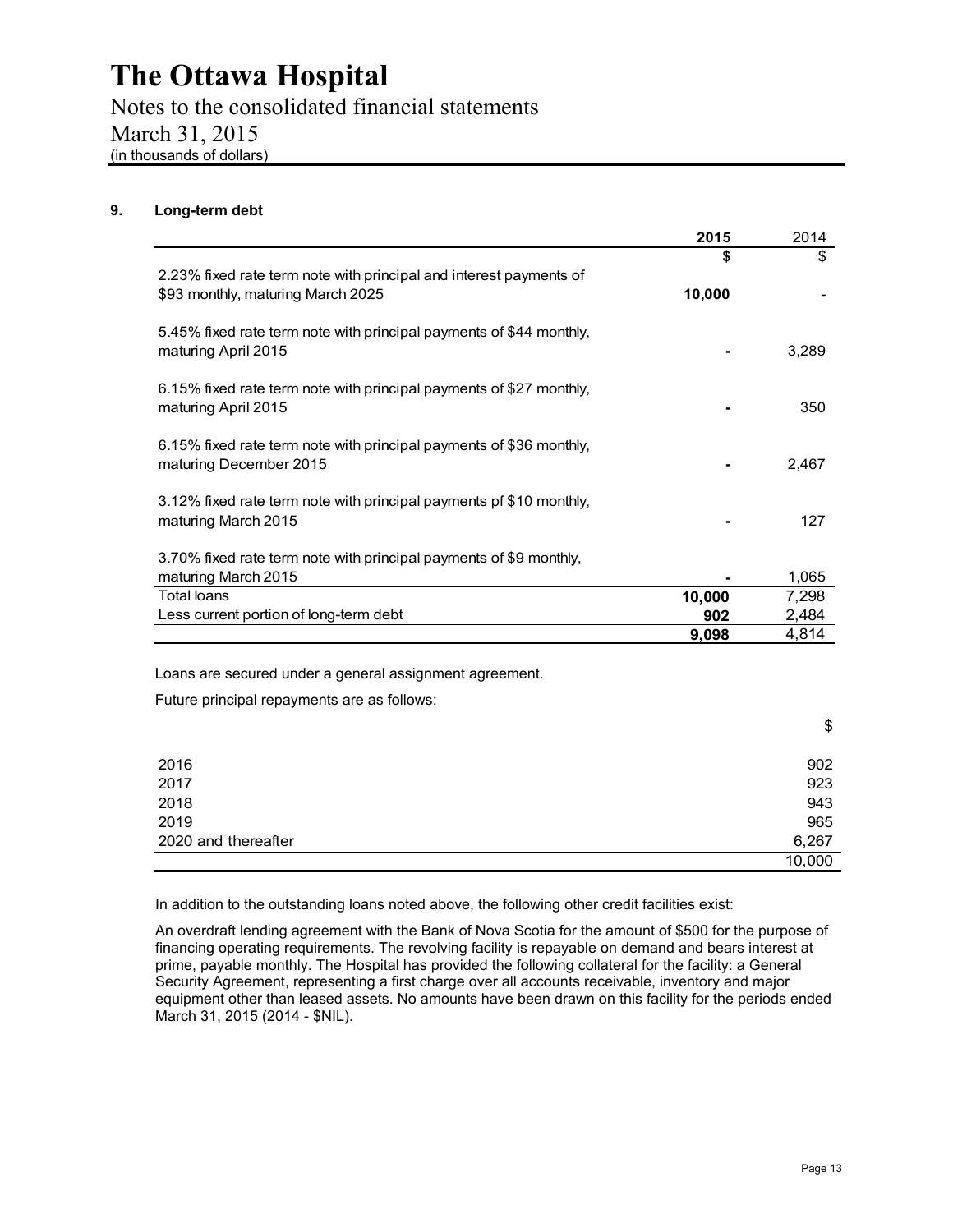Notes to the consolidated financial statements March 31, 2015 (in thousands of dollars)

#### **10. Deferred contributions related to capital assets**

Deferred contributions related to capital assets represent the unamortized amount and unspent amount of donations and grants received for the purchase of capital assets. The amortization of capital contributions is recorded as revenue in the consolidated statement of operations.

The changes in the deferred balance for the year are as follows:

|                                                              | 2015      | 2014     |
|--------------------------------------------------------------|-----------|----------|
|                                                              | S         | \$       |
| Balance, beginning of the year                               | 448,069   | 450,363  |
| Add cash contributions received during the year              | 18.234    | 19.734   |
| Add non-cash contributions received during the year (Note 5) | 15,876    |          |
| Less amounts amortized for equipment                         | (8,320)   | (6, 427) |
| Less amounts amortized for buildings                         | (15, 240) | (15,601) |
|                                                              | 458.619   | 448.069  |

The balance of unamortized and unspent capital contributions consists of the following:

|                                             | 2015    | 2014    |
|---------------------------------------------|---------|---------|
|                                             |         |         |
| Unamortized capital contributions (Note 12) | 407.524 | 401,033 |
| Unspent capital contributions (Note 4)      | 51.095  | 47,036  |
|                                             | 458,619 | 448,069 |

#### **11. Capital disclosures**

The Hospital defines capital as its unrestricted net assets and its net assets invested in capital assets. The Hospital currently has an accumulated deficiency of unrestricted net assets due to past operations. As profitable operations are achieved, this deficiency of unrestricted net assets will be reduced. Once the deficiency in unrestricted net assets is eliminated, the objective of the Hospital with respect to its unrestricted net assets is to fund future operations. The purpose of the net assets invested in capital assets is to fund the past acquisition of capital assets required for operational purposes.

The Hospital is not subject to externally imposed capital requirements and its overall strategy with respect to capital remains unchanged from the prior year.

#### **12. Invested in capital assets**

Invested in capital assets are calculated as follows:

|                                                    | 2015       | 2014       |
|----------------------------------------------------|------------|------------|
|                                                    | S          | \$         |
| Capital assets                                     | 640.913    | 628,711    |
| Amounts financed by deferred contributions related |            |            |
| to capital assets (Note 10)                        | (407, 524) | (401, 033) |
| Long-term debt (Note 9)                            | (10,000)   | (7, 298)   |
|                                                    | 223.389    | 220,380    |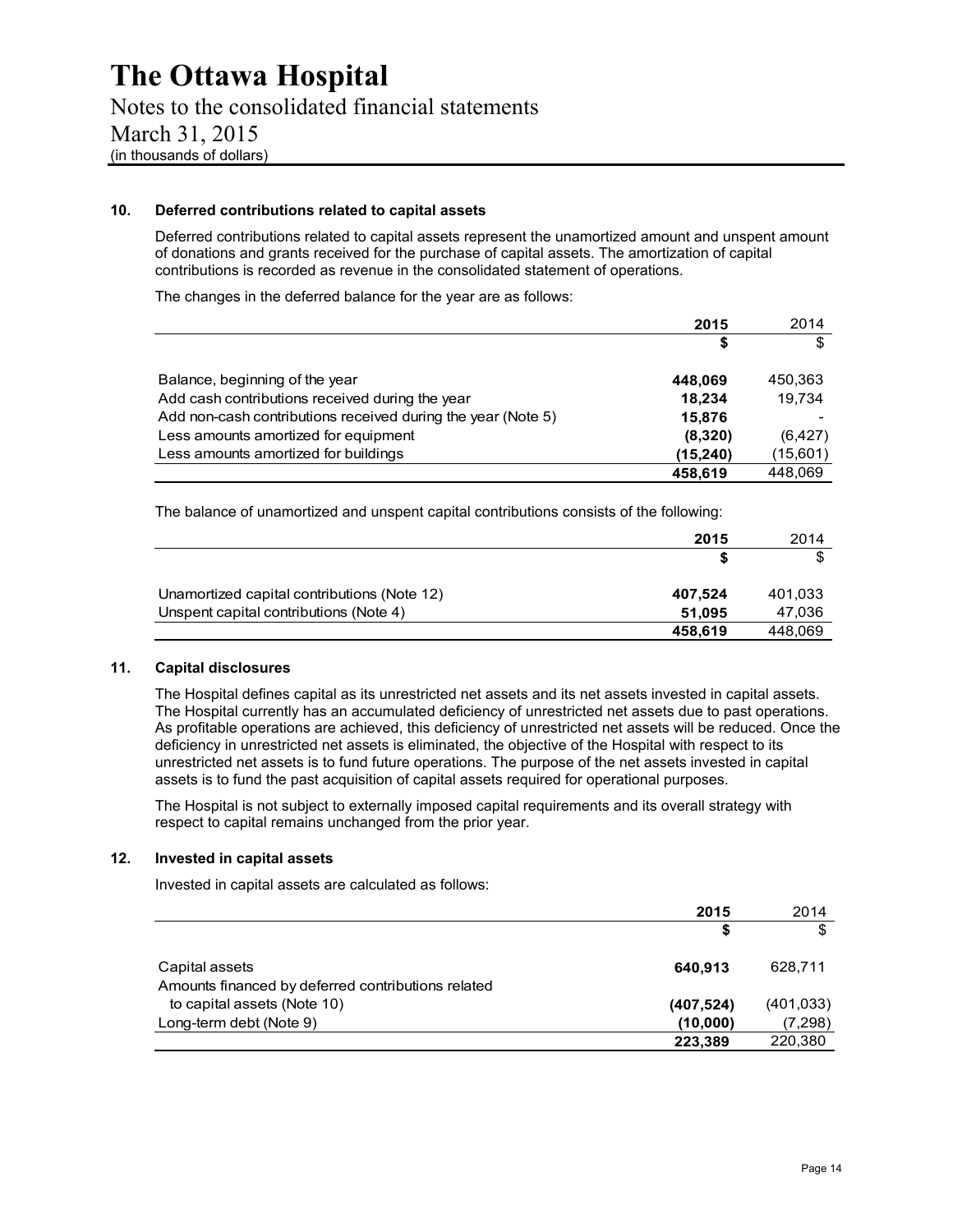Notes to the consolidated financial statements March 31, 2015 (in thousands of dollars)

#### **12. Invested in capital assets (continued)**

Net change in invested in capital assets is calculated as follows:

|                                               | 2015      | 2014      |
|-----------------------------------------------|-----------|-----------|
|                                               | \$        | S         |
| Purchase of capital assets                    | 58,137    | 53,033    |
| Amounts funded by deferred cash contributions | (14, 175) | (31,605)  |
| Proceeds on disposal of equipment             | (4,083)   | (7)       |
| Gain on disposal of capital assets            | 969       |           |
| Amortization of deferred contributions        |           |           |
| related to capital assets                     | 23,560    | 22,028    |
| Amortization of capital assets                | (58, 697) | (64, 194) |
| Repayment of long-term debt                   | 7.298     | 1.537     |
| Proceeds from long term debt                  | (10,000)  |           |
|                                               | 3.009     | (19,201)  |

#### **13. Pension plan**

Substantially all of the employees of the Hospital are members of the Healthcare of Ontario Pension Plan (the "Plan"), which is a multi-employer defined benefit pension plan available to all eligible employees of the participating members of the Ontario Hospital Association. Contributions to the Plan made during the year by the Hospital on behalf of its employees amounted to \$49,897 (2014 - \$48,957) and are included in the consolidated statement of operations.

In consultation with its actuaries, pension expense is based on Plan management's best estimates, of the amount required to provide a high level of assurance that benefits will be fully represented by fund assets at retirement, as provided by the Plan. The funding objective is for employer contributions to the Plan to remain a constant percentage of employees' contributions.

Variances between actuarial funding estimates and actual experience may be material and any differences are generally to be funded by the participating members. The most recent triennial actuarial valuation of the Plan as at December 31, 2012 indicates the plan is fully funded.

#### **14. Financial instruments**

#### *Establishing fair value*

The carrying value of accounts receivable and accounts payable and accrued liabilities approximates their fair value because of the relatively short period to maturity of the instruments. The fair value of longterm debt is not materially different from their carrying values.

The fair value of capital grants receivable is not determinable as there are no fixed repayment terms.

The fair value of guarantees and letters of credit are based on fees currently charged for similar agreements or on the estimated cost to terminate them or otherwise settle the obligations with the counterparties at the reported borrowing date. In situations in which there is no market for these guarantees and they were issued without explicit costs, it is not practicable to determine their fair value with sufficient reliability. Unless otherwise noted, it is management's opinion that the Hospital is not subject to significant interest or currency risk arising from these instruments.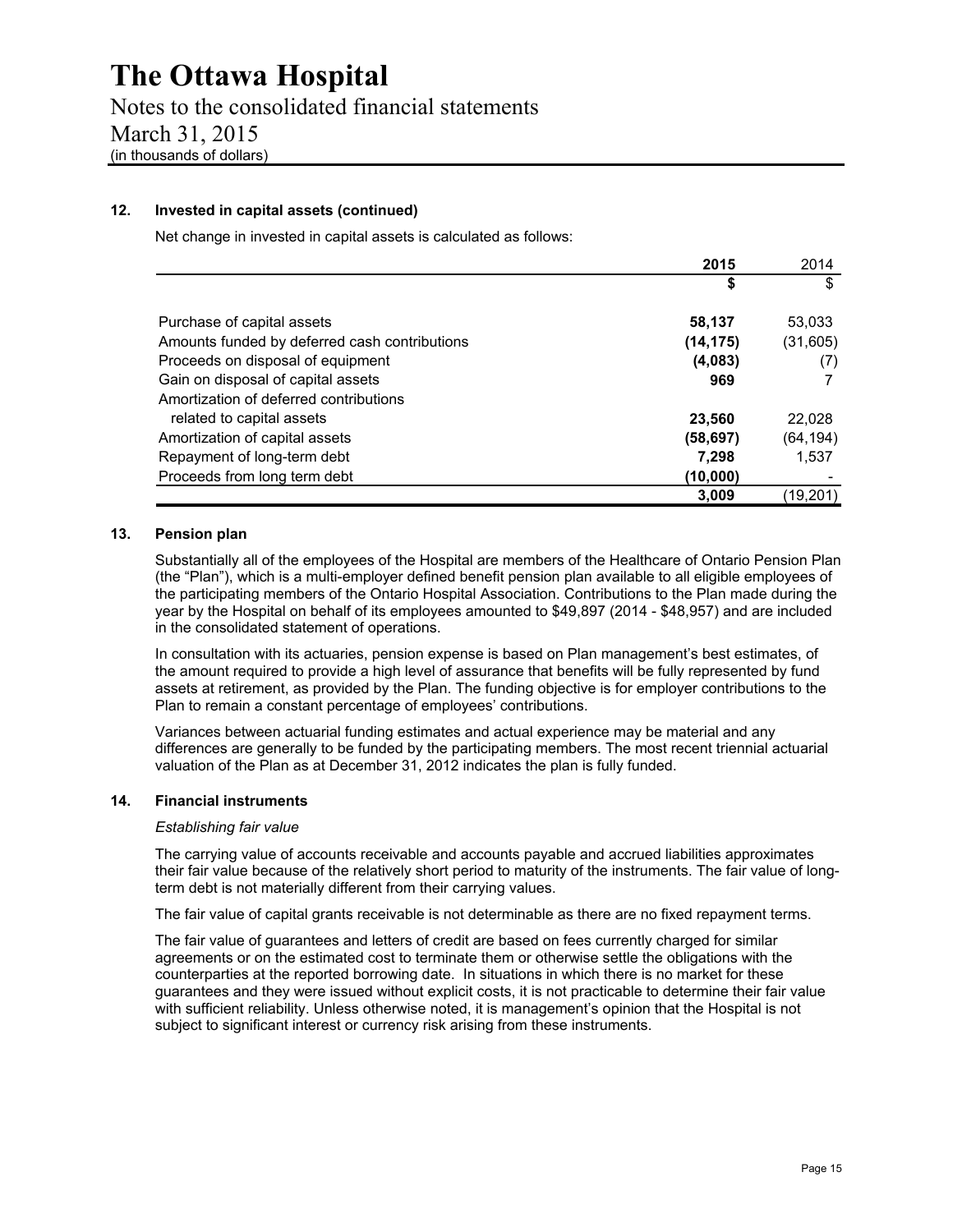Notes to the consolidated financial statements March 31, 2015 (in thousands of dollars)

#### **14. Financial instruments (continued)**

#### *Fair value hierarchy*

The following provides an analysis of financial instruments that are measured subsequent to initial recognition at fair value, grouped into Levels 1 to 3 based on the degree to which the fair value is observable:

- Level 1 fair value measurements are those derived from quoted prices (unadjusted) in active markets for identical assets or liabilities;
- Level 2 fair value measurements are those derived from inputs other than quoted prices included within Level 1 that are observable for the asset or liability, either directly (i.e., as prices) or indirectly (i.e., derived from prices); and,
- Level 3 fair value measurements are those derived from valuation techniques that include inputs for the asset or liability that are not based on observable market data (unobservable inputs).

The fair value hierarchy requires the use of observable market inputs whenever such inputs exist. A financial instrument is classified to the lowest level of the hierarchy for which a significant input has been considered in measuring fair value.

Cash, short-term investments, assets restricted for capital purchases and funds held in trust are Level 1 fair values.

#### *Credit risk*

Credit risk relates to the potential that one party to a financial instrument will fail to discharge an obligation and incur a financial loss. The Hospital is exposed to credit risk on its accounts receivable as disclosed in Note 3. Management believes its allowance for doubtful accounts is sufficient on its receivables from patients and has implemented collection recovery procedures to mitigate its credit risk.

#### **15. Related entities**

#### *The Ottawa Hospital Residence Corporation*

The Hospital exercises control over The Ottawa Hospital Residence Corporation (the "Corporation"), a tax-exempt entity without share capital incorporated under the laws of Ontario providing accommodation to the interns and family of patients of the Hospital, parking facilities to patients and staff of the Hospital and manages other business activities. As at March 31, 2015 the Hospital had a payable to the Corporation, amounting to \$6,706 (2014 - \$5,806), this amount is subject to an interest rate of prime minus 1.85%, is due on demand and has no fixed terms of repayment.

The summarized assets, liabilities and results of operations for the Corporation for the year ended December 31 is as follows:

|                          | 2014  | 2013  |
|--------------------------|-------|-------|
|                          | \$    | \$    |
| Financial position:      |       |       |
| Total assets             | 8,239 | 7,193 |
|                          |       |       |
| <b>Total liabilities</b> | 330   | 267   |
| Net assets               | 7,909 | 6,926 |
|                          | 8,239 | 7,193 |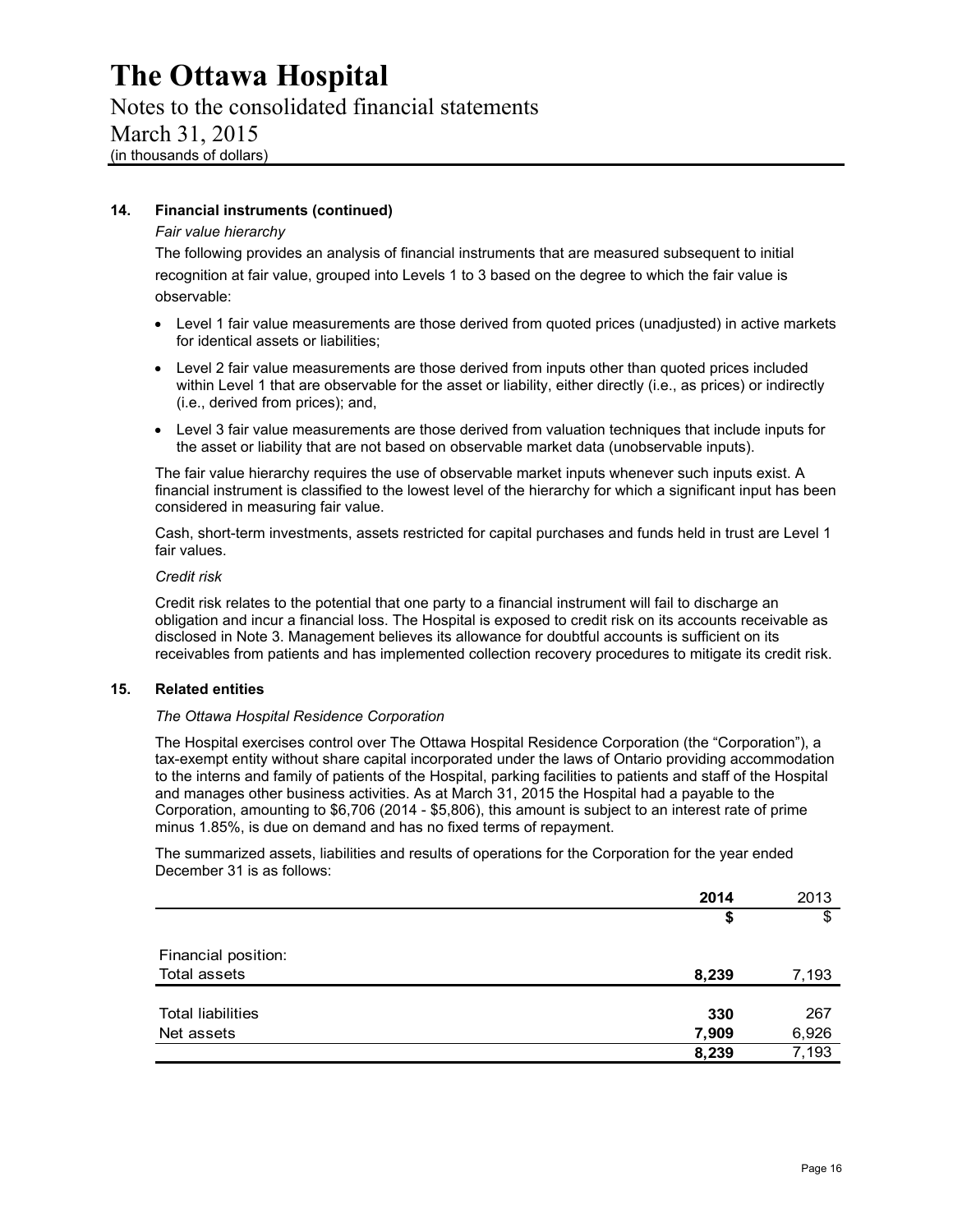Notes to the consolidated financial statements March 31, 2015 (in thousands of dollars)

#### **15. Related entities (continued)**

*The Ottawa Hospital Residence Corporation (continued)* 

|                                 | 2014  | 2013  |
|---------------------------------|-------|-------|
|                                 | \$    | \$    |
| Results of operations:          |       |       |
| Total revenue                   | 2,300 | 2,838 |
| Total expenses                  | 1,317 | 1,284 |
| Excess of revenue over expenses | 983   | 1,554 |
|                                 |       |       |
|                                 | 2014  | 2013  |
|                                 | \$    | \$    |
| Cash flows:                     |       |       |
| Operating                       | 1,252 | 1,708 |
| Investing                       | 13    | (14)  |
| Cash flows for the year         | 1,265 | 1,694 |

#### *The Ottawa Hospital Foundation*

The Hospital has an economic interest in The Ottawa Hospital Foundation (the "Foundation"), a taxexempt entity without share capital incorporated under the laws of Ontario. The Foundation was established to raise, receive, maintain and manage funds to be distributed towards various programs and capital projects of the Hospital.

During the year, the Hospital received \$7,945 (2014 - \$9,567) from the Foundation. As at March 31, 2015, the Hospital had a capital grant receivable from the Foundation amounting to \$2,367 (2014 - \$3,888) and an endowment receivable of \$564 (2014 - \$542). In addition, the Foundation donated gifts-in-kind to the Hospital, which were recorded by the Hospital at no value. The Hospital provides the Foundation with office premises without charge.

#### *Ottawa Hospital Research Institute*

The Hospital has an economic interest in the Ottawa Hospital Research Institute (the "Institute"). The Institute carries on and exclusively promotes scientific research and experimental development for the benefit of the general public. The Institute is a tax-exempt entity incorporated under the laws of Ontario.

As at March 31, 2015, the Hospital had an operational payable to the Institute amounting to \$3,234 (2014 - \$3,741). The Hospital provided \$4,336 (2014 - \$8,936) of base funding in support of resources to the Institute during fiscal 2015. The Hospital also provided \$150 (2014 - \$150) for specific operating expenditures to the Institute. These amounts are recorded in supplies and other on the consolidated Statement of operations.

#### *Eastern Ontario Regional Laboratory Association Inc.*

The Hospital is a founding member of Eastern Ontario Regional Laboratory Association Inc. ("EORLA"). EORLA was established to provide specialized laboratory services to the 16-member hospitals on a cost of service basis.

The Hospital entered into a contract with the Ministry of Health and Long-term Care of Ontario to construct a regional laboratory, including investments in capital equipment. As at March 31, 2015, The Ottawa Hospital had completed the project, at a total cost of \$25,376 (2014 - \$25,376), of which \$7,834 (2014 - \$7,834) is to be funded by EORLA. In return for this capital investment, EORLA will be permitted to occupy the premises, under the provisions set out in the member Site Use Agreements.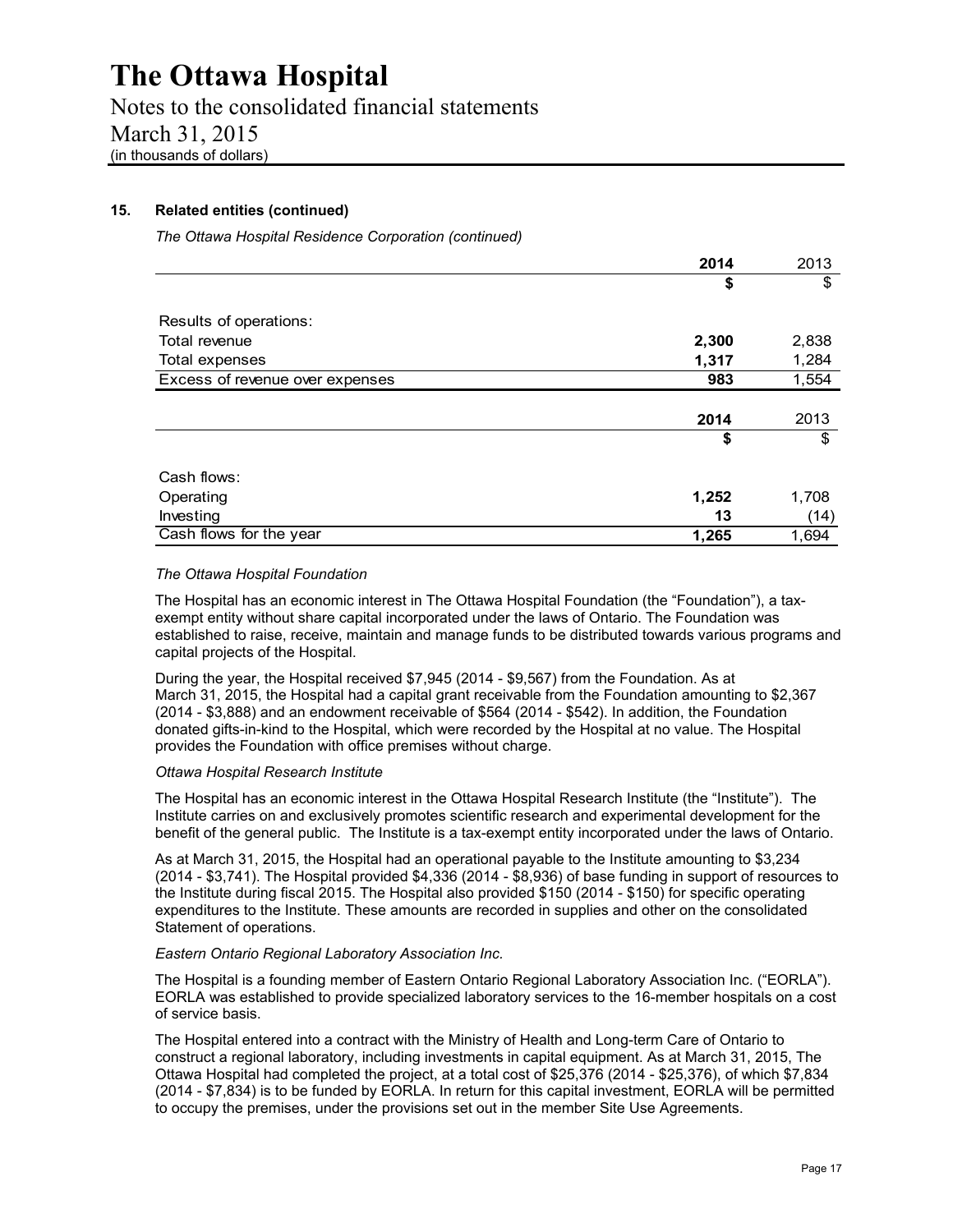Notes to the consolidated financial statements March 31, 2015 (in thousands of dollars)

#### **15. Related entities (continued)**

#### *Eastern Ontario Regional Laboratory Association Inc. (continued)*

At March 31, 2015, the Hospital had an economic interest of \$2,096 (2014 - \$1,233) of total net assets of \$5,107 (2014 - \$3,004). The Hospital also had a capital grant receivable from EORLA in the amount of \$7,834 (2014 - \$7,834) and an operational receivable of \$4,102 (2014 - \$7,750).

#### *Auxiliaries:*

The Hospital has an economic interest in the Ottawa Civic Hospital Auxiliary, the Riverside Hospital Auxiliary and the Friends of the Ottawa General Hospital (the "Auxiliaries") and the Rehabilitation Centre Volunteer Association. The object of the Auxiliaries is to raise and receive funds to be distributed towards various programs and capital projects of the Hospital and its related Foundations. The Auxiliaries are taxexempt entities created under the laws of Ontario.

#### *Hospital Food Services - Ontario Inc. and Ottawa Regional Hospital Linen Services Incorporated*

The Hospital is a founding member of Hospital Food Services - Ontario Inc. ("HFS") and of the Ottawa Regional Hospital Linen Services Incorporated ("ORHLS"). HFS and ORHLS were established to provide food and laundry services, respectively to member hospitals on a cost of service basis.

At March 31, 2015, the Hospital had an economic interest of \$3,312 (2014 - \$3,723) of total net assets of \$5,276 (2014 - \$6,157) of HFS. The corresponding interest in ORHLS was \$7,045 (2014 - \$6,998) of total net assets of \$12,368 (2013 - \$12,189).

For the year ended March 31, 2015, the Hospital provided \$1,515 (2014 - \$1,557) to HFS for food services and \$11,076 (2014 - \$10,650) to ORHLS for linen services. These amounts have been included in supplies and other on the consolidated Statement of operations.

#### *Champlain Health Supply Services*

The Hospital is a founding member of Champlain Health Supply Services ("CHSS"). CHSS was established to implement shared service collaboration for the hospitals in the Champlain Region that will integrate the operations of sourcing, procurement and logistics across the region.

As at March 31, the Hospital had a payable of \$30 (2014 - \$150) to CHSS relating to expenses paid by CHSS on behalf of the Hospital.

#### **16. Changes in non-cash operating working capital items**

|                                          | 2015      | 2014      |
|------------------------------------------|-----------|-----------|
|                                          | \$        | \$        |
| Short-term investments                   | (21)      | (394)     |
| Accounts receivable                      | (17, 432) | 8,693     |
| Inventories                              | (1, 319)  | (1,212)   |
| Prepaid expenses                         | (2,998)   | (493)     |
| Accounts payable and accrued liabilities | (8, 357)  | (40,098)  |
| Deferred contributions                   | 1,204     | 4,394     |
|                                          | (28, 923) | (29, 110) |

#### **17. Commitments, contingencies and guarantees**

The nature of the Hospital's activities is such that there is usually litigation pending or in prospect at any time. With respect to claims at March 31, 2015, management believes the Hospital has valid defenses and appropriate insurance coverage in place. In the event any claims are successful, management believes that such claims are not expected to have a material effect on the Hospital's financial position.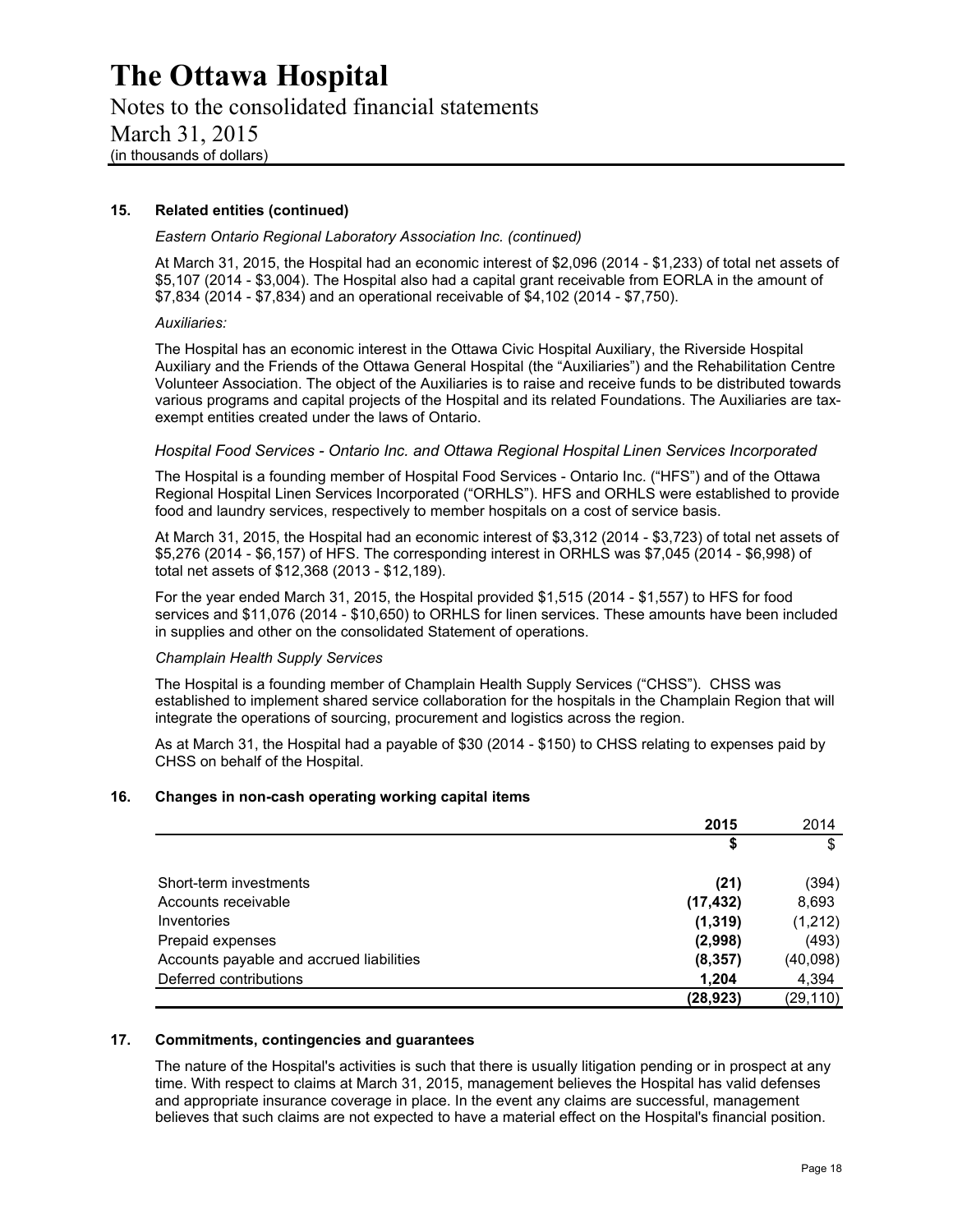#### Notes to the consolidated financial statements March 31, 2015 (in thousands of dollars)

#### **17. Commitments, contingencies and guarantees (continued)**

A group of hospitals, including the Hospital, have formed the Healthcare Insurance Reciprocal of Canada ("HIROC"). HIROC is registered as a Reciprocal pursuant to provincial Insurance Acts which permit persons to exchange with other persons reciprocal contracts of indemnity insurance. HIROC facilitates the provision of liability insurance coverage to health care organizations in the provinces and territories where it is licensed. Subscribers pay annual premiums, which are actuarially determined, and are subject to assessment for losses in excess of such premiums, if any, experienced by the group of subscribers for the year in which they were a subscriber. No such assessments have been made to March 31, 2015.

At March 31, 2015, HFS had \$6,923 (2014 - \$7,075) outstanding on an available line of credit of \$7,066 (2014 - \$7,576), with the Hospital guaranteeing 48.1%. The guarantee continues until the loan, including accrued interest and fees, has been paid in full. In the event of any breach of covenants associated with this line of credit, the Hospital may be required to advance capital to HFS in accordance with its guarantee of the debt. At March 31, 2015, the Hospital's share of the potential debt repayment should HFS default on the line of credit is \$3,330 (2014 - \$3,403). As at the date of the audit report, there has been no such request by the debtor.

To the extent permitted by law the Hospital indemnifies present and former directors and officers against certain claims that may be made against them as a result of their service as directors or officers. The Hospital purchases directors' and officers' liability insurance that may be available in certain instances. The nature and likelihood of these arrangements preclude the Hospital from making a reasonable estimate of the maximum potential amount the Hospital could be required to pay to counterparties. The Hospital believes the likelihood that it will incur significant liability under these arrangements is remote and accordingly, no amount has been recorded in the consolidated financial statements for these guarantees.

At March 31, 2015, the Hospital has not recorded an environmental liability as the probability and the measurement of such costs are indeterminable at this time.

At March 31, 2015, letters of credit totaling \$36 (2014 - \$NIL) were issued primarily to governmental authorities to guarantee fulfillment of the Hospital's obligations with respect to the installation of road, water, sewer and drainage improvements on Hospital-owned land.

The Hospital has construction in progress recorded in capital assets of \$38,429 at March 31, 2015 (2014 - \$25,455). The cost to complete this construction is estimated at \$5,360 (2014 - \$40,247).

The Hospital has entered into an agreement to upgrade their laboratory systems and recorded in capital assets an amount of \$5,360 as of March 31, 2015 (2014 - \$5,307). The cost to complete the upgrade is estimated at \$312 (2014 - \$357).

#### **18**. **Connecting Northern & Eastern Ontario Program**

On November 20, 2014 the Hospital entered into an Implementation agreement with e-Health Ontario to help establish region-wide governance and collaborative delivery model, known as the Connecting Northern and Eastern Ontario ("cNEO") program. The cNEO program will give clinicians in Northern and Eastern Ontario secure and timely access to electronic patient health information by 'connecting' health service providers through the integration of electronic health care systems. The project will be delivered by the Hospital who will engage four service delivery partners, one from each of the LHIN's in Northern and Eastern Ontario (South East, Champlain, North East, and North West) to provide local support to their respective health service providers. The Hospital is also engaged as the service delivery partner for the Champlain LHIN. The maximum fund under the agreement with an effective end date of February 28, 2017 is \$37,119. Prior to this agreement the Hospital was engaged in two separate agreements related to the planning and development for the implementation of cNEO.

cNEO program revenue and expenses of \$9,107 were recognized in 2015 (2014 - \$NIL) of which \$1,147 (2014 - \$NIL) related to the implementation agreement. As at March 31, 2015, the Hospital had deferred contributions of \$1,263 for funds not yet spent by the project.